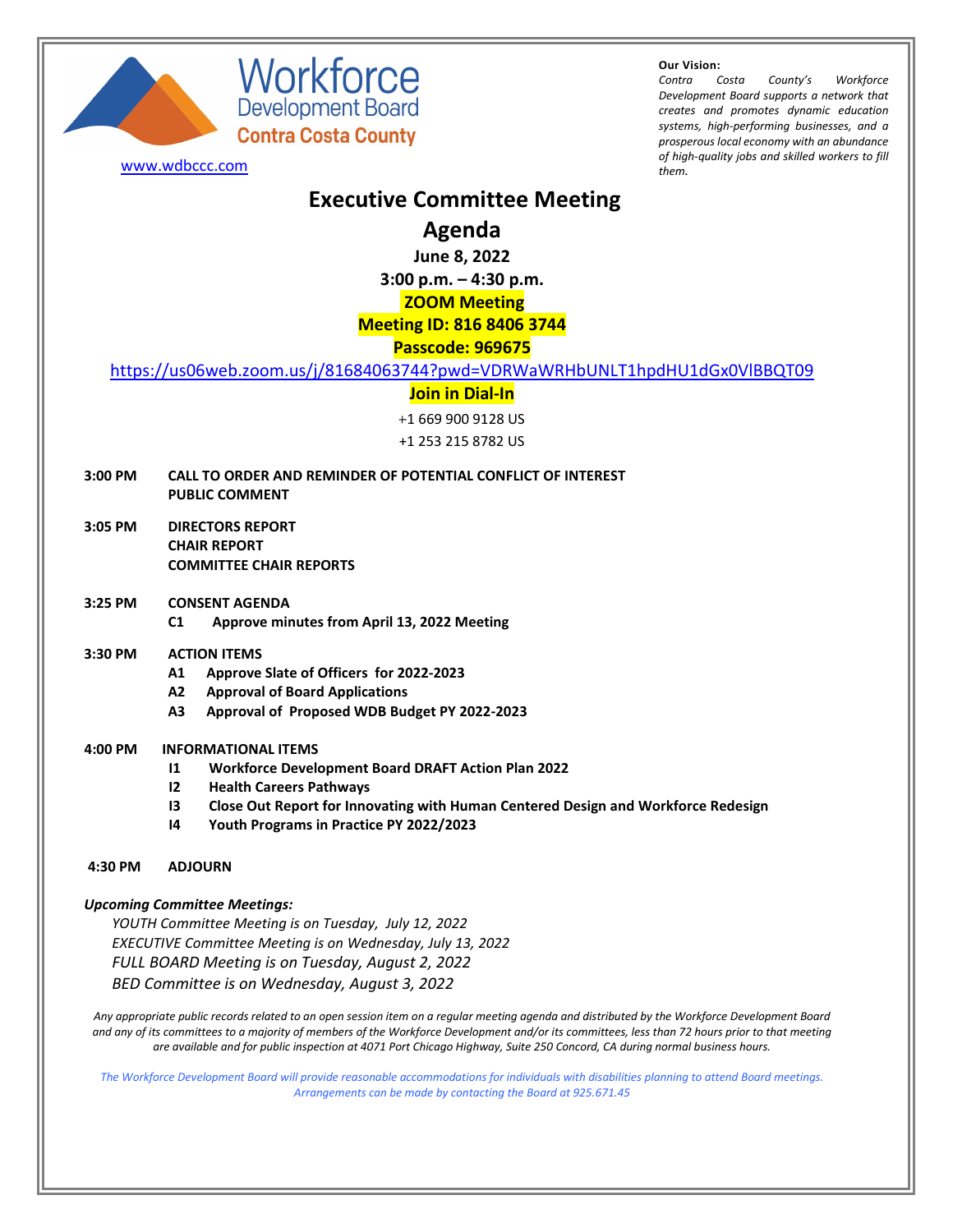# **Workforce Development Board (WDB) of Contra Costa County Executive Committee Charter**

| <b>Charter Element</b>                   | <b>Charter Agreement Information</b>                                                                                                                                                                                                                                                                                                                                                                                                                                                                                                                                                                                                                                                                                                                                                                                                                                                                                                                                                                                                                                                                                                                                                                                                                                                                                                                                       |  |  |  |  |  |
|------------------------------------------|----------------------------------------------------------------------------------------------------------------------------------------------------------------------------------------------------------------------------------------------------------------------------------------------------------------------------------------------------------------------------------------------------------------------------------------------------------------------------------------------------------------------------------------------------------------------------------------------------------------------------------------------------------------------------------------------------------------------------------------------------------------------------------------------------------------------------------------------------------------------------------------------------------------------------------------------------------------------------------------------------------------------------------------------------------------------------------------------------------------------------------------------------------------------------------------------------------------------------------------------------------------------------------------------------------------------------------------------------------------------------|--|--|--|--|--|
| <b>Business Objective</b>                | The primary objective of the WDB Executive Committee is to support system alignment, service integration,<br>and continuous improvement, using data to support evidence-based policymaking.                                                                                                                                                                                                                                                                                                                                                                                                                                                                                                                                                                                                                                                                                                                                                                                                                                                                                                                                                                                                                                                                                                                                                                                |  |  |  |  |  |
| <b>Case for Action</b>                   | As we advance our work toward realizing our vision for creating shared opportunity and economic<br>prosperity, a number of key factors drive our work:<br>Good jobs in today's economy and labor market require workers to have a growing level of knowledge<br>and skill in order to compete for them;<br>The employment gap is widening between those with higher levels of education and credentials and<br>$\bullet$<br>those who lack them;<br>Jobs are growing at both the high-skill and low-skill end of the labor market, while growth of "middle<br>skill" jobs has been lagging; however, the retirement of baby boomers from the labor force will create<br>openings in nearly every industry and occupation;<br>The incoming workforce does not have the education and skill-sets needed to perform many of these<br>jobs, as manifested by a continued lag in the educational attainment levels of young people (although<br>beginning to show some signs of improvement, student preparedness for post-secondary education<br>remains very low); and<br>The difference between supply and demand indicates that there is a "skills gap" between what most<br>$\bullet$<br>workers have to offer and what businesses need, creating the urgency to develop and support new<br>strategies that can better equip and train people for jobs in today's economy. |  |  |  |  |  |
| <b>Requirements</b>                      | The WDB Executive Committee will:<br>Improve and expand the Workforce Development Board's communications systems and networks<br>$\bullet$<br>Develop and present legislative/advocacy platforms and position statements for consideration by<br>$\bullet$<br>the Contra Costa County Board of Supervisors and other local elected officials<br>Recruit qualified board member candidates who are able to effectively advance the board's<br>$\bullet$<br>strategic priorities and recommend membership appointments to the Board of Supervisors<br>Support and strengthen administrative, fiduciary, management, and oversight roles and<br>$\bullet$<br>responsibilities of the WDB, including monitoring performance of the WDB Executive Director<br>Help secure, leverage, and expand resources that help to support workforce and economic<br>$\bullet$<br>development in Contra Costa County and the greater region                                                                                                                                                                                                                                                                                                                                                                                                                                                 |  |  |  |  |  |
| <b>Boundaries /</b><br><b>Guidelines</b> | The Executive Committee will advise and influence the direction and implementation of the WDB's strategic<br>objectives as outlined the WDB 2021-2024 Strategic Plan, particularly with regards to work related to<br>systems alignment, administration, coordination, and overall accountability.                                                                                                                                                                                                                                                                                                                                                                                                                                                                                                                                                                                                                                                                                                                                                                                                                                                                                                                                                                                                                                                                         |  |  |  |  |  |
| <b>Team Membership</b>                   | The Executive Committee is comprised of the Chair, Vice Chair(s) and Immediate Past Chair of the WDB; the<br>Co-Chairs of each of its subcommittees, and up to three at-large members to provide appropriate<br>representation of the overall membership. The Executive Committee and the WDB work on behalf of the<br>Contra Costa County Board of Supervisors and the businesses and residents of Contra Costa County.<br>The WDB and the Executive committee often draw upon the knowledge and expertise of other individuals<br>and organizations that are not members of the WDB and occasionally form Ad Hoc committees to do work.                                                                                                                                                                                                                                                                                                                                                                                                                                                                                                                                                                                                                                                                                                                                  |  |  |  |  |  |
| <b>Timing</b>                            | The work of the Executive Committee is aligned with the timeline of the WDB's 2021-2024 Strategic Plan.                                                                                                                                                                                                                                                                                                                                                                                                                                                                                                                                                                                                                                                                                                                                                                                                                                                                                                                                                                                                                                                                                                                                                                                                                                                                    |  |  |  |  |  |
| <b>Resources</b>                         | The WDB and the Executive Committee provide and/or support convening and networking functions that<br>draw together a wide spectrum of stakeholders that contribute to the health of the local economy and<br>prepare residents for effective participation in the workforce. These include local and regional businesses,<br>economic development experts and organizations, public agencies, education, labor, and community-based<br>organizations.                                                                                                                                                                                                                                                                                                                                                                                                                                                                                                                                                                                                                                                                                                                                                                                                                                                                                                                     |  |  |  |  |  |
| <b>Review Process</b>                    | The Executive Committee monitors and reports its progress at regular committee meetings and full WDB<br>member meetings as appropriate.<br>Progress against the WDB 2021-2024 Strategic Plan is reviewed at regular intervals as determined by the<br>WDB and any of its relevant governing authorities at the local, state, and/or federal levels.                                                                                                                                                                                                                                                                                                                                                                                                                                                                                                                                                                                                                                                                                                                                                                                                                                                                                                                                                                                                                        |  |  |  |  |  |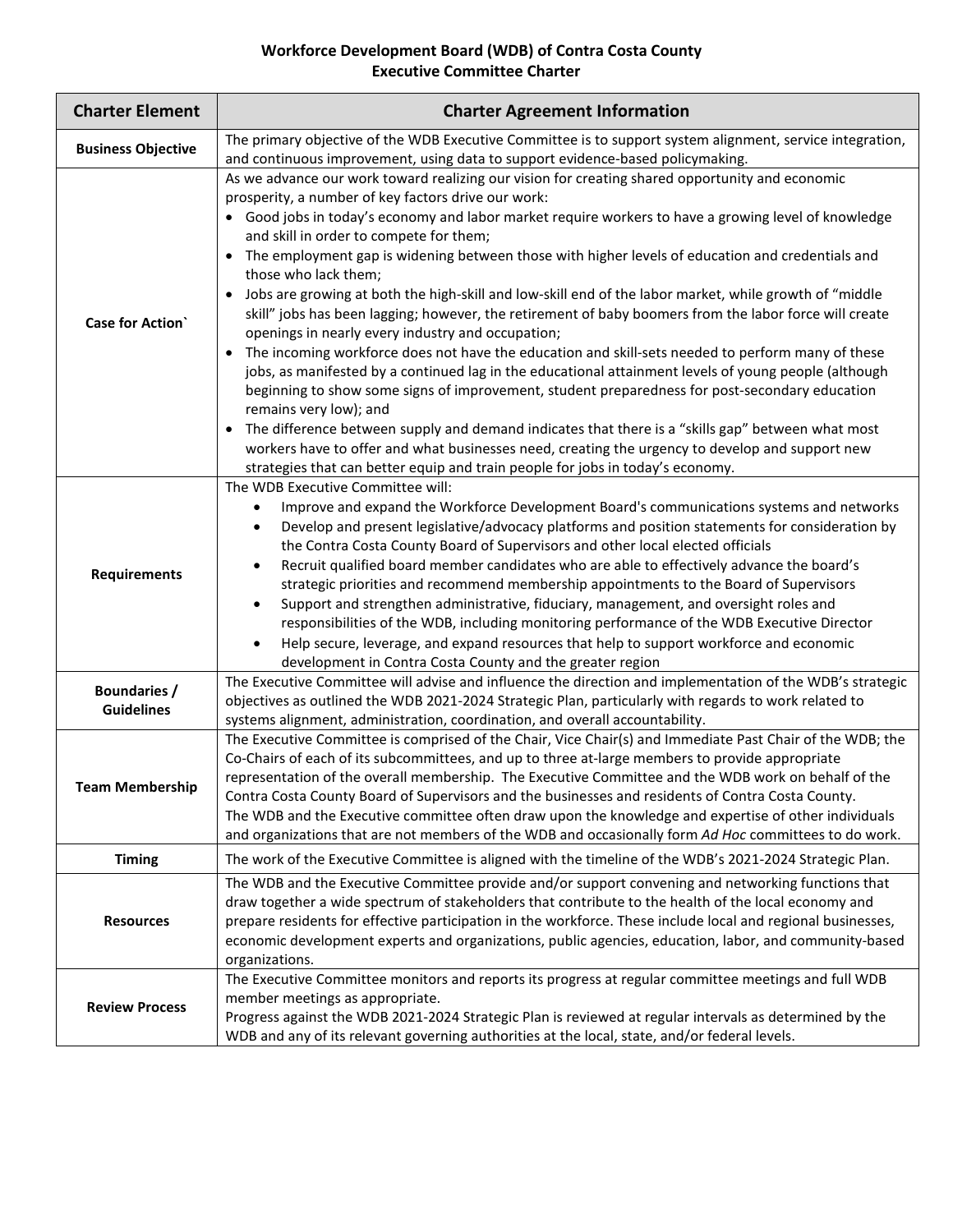



#### **EXECUTIVE COMMITTEE MINUTES**

Wednesday, April 13, 2022

The Executive Committee met on Wednesday, April 13, 2022 via a ZOOM meeting. Vice-Chair Tom Hansen called the meeting to order at 3:04 pm. Vice-Chair Tom Hansen reminded everyone of potential conflict of interest.

#### **ATTENDANCE**

MEMBERS PRESENT: Yolanda Vega, Michael McGill, Stephanie Rivera,Thomas Hansen, Joshua Anijar

MEMBERS ABSENT – Terry Curley (Ex), Kwame Reed (Ex)

OTHERS PRESENT – Harumi Murata (City of Oakley), Esperanza Ellis

WDB STAFF PRESENT – Patience Ofodu, Maureen Nelson, Noramah Burch, Verneda Clapp, Rochelle Soriano, Donn Matsuzaki, Jed Silver

#### **PUBLIC COMMENT**

None

#### **STAFF UPDATE**

Tamia is attending the NAWB Forum 2022 at Washington, DC.

#### **EHSD STAFFING**

The Contra Costa County Board of Supervisors has appointed Marla Stuart as EHSD Director. Marla will fill the position Kathy Gallagher left vacant with her recent retirement. She officially started on Monday, April 11, 2022. Marla most recently served as Deputy Director at Solano County Health & Social Services Department.

#### **CHAIR'S REPORT**

**Yolanda Vega, Chair**

- Will present a report with her attendance of the NAWB Forum 2022 at Washington, DC.
- Patricia Conley, Business Representative reached out to the small business and gave resources according to their business need.

#### **COMMITTEE MEMBER REPORTS**

#### **Youth Committee (YC) (Michael McGill)**

- YC Meeting is on March 8, 2022
- The meeting has a discussion on WIOA Programs in Practice -Youth Discussion Panel (Moderator Verneda Clapp)
	- o Youth participant gave their insights and experience from their programs
	- o Youth participant was engaging
	- o Youth Panel is the highlight
- Youth Committee is discussed proposed agenda for the Full Board Retreat

#### **Business & Economic Development Committee (BED) (Stephanie Rivera)**

Agenda includes: Presentations Items

- California Employers Association by Kim Gusman, President & CEO
- Achieving Shared Prosperity in Contra Costa County by Lindy Johnson, CCEP Director of Reseach & Projects Discussion of 2022 BED Committee Goals and Strategic Planning for Full Board Retreat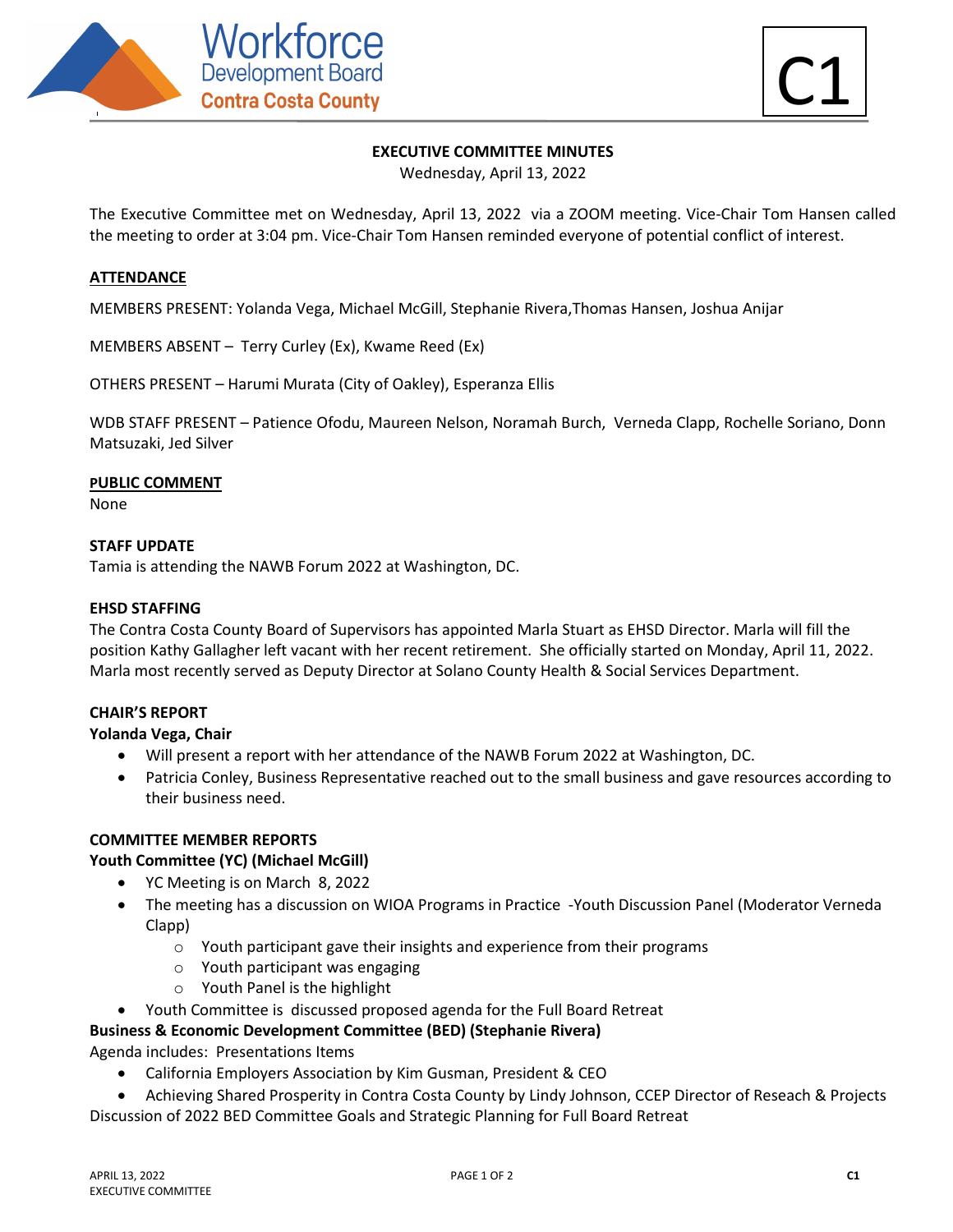#### **CONSENT ITEM**

**C1 Approve March 9, 2022 Executive Committee Meeting Minutes Motion/Second Micheal McGill/Yolanda Vega Motion Approved** 

**AYES:** Yolanda Vega,Michael McGill, Stephanie Rivera, Thomas Hansen **NAYES:** None **ABSENT:** Terry Curley, Kwame Reed **ABSTAIN:**

#### **ACTION ITEMS**

#### **A1 Approval of Board Applications**

That the Executive Committee recommend for appointment to the Workforce Development Board of Contra Costa County:

- **1. Sarah A. Chodakewitz** fill Business Seat #6
- **1. Motion/Second Stephanie Rivera/Yolanda Vega Motion Approved** 
	- **2. Nichol Carranza to** fill Business Seat #7
- **2. Motion/Second Yolanda Vega/ Stephanie Rivera Motion Approved**

**AYES:** Yolanda Vega,Michael McGill, Joshua Anijar, Stephanie Rivera, Thomas Hansen **NAYES:** None **ABSENT:** Terry Curley, Kwame Reed **ABSTAIN:** None

#### **A2 Approval of Amended Supportive Services Policy**

That the Executive Committee Approve:

- 1. Amendment to the Supportive Services Policy adding a maximum allowable cap per participant of \$3000.00 for supportive services assistance.
- 2. Some components of this policy may be subject to waiver under special grants.

| <b>Motion/Second</b> | Stephanie Rivera/ Joshua Anijar |
|----------------------|---------------------------------|
| <b>Motion</b>        | Approved                        |

**AYES:** Yolanda Vega,Terry Curley, Michael McGill, Stephanie Rivera, Thomas Hansen **NAYES:** None **ABSENT:** Terry Curley, Kwame Reed **ABSTAIN:** None

#### **THE MEETING ADJOURNED AT 3:34 PM**

Respectfully Submitted, Rochelle Martin-Soriano, Board Secretary

/rms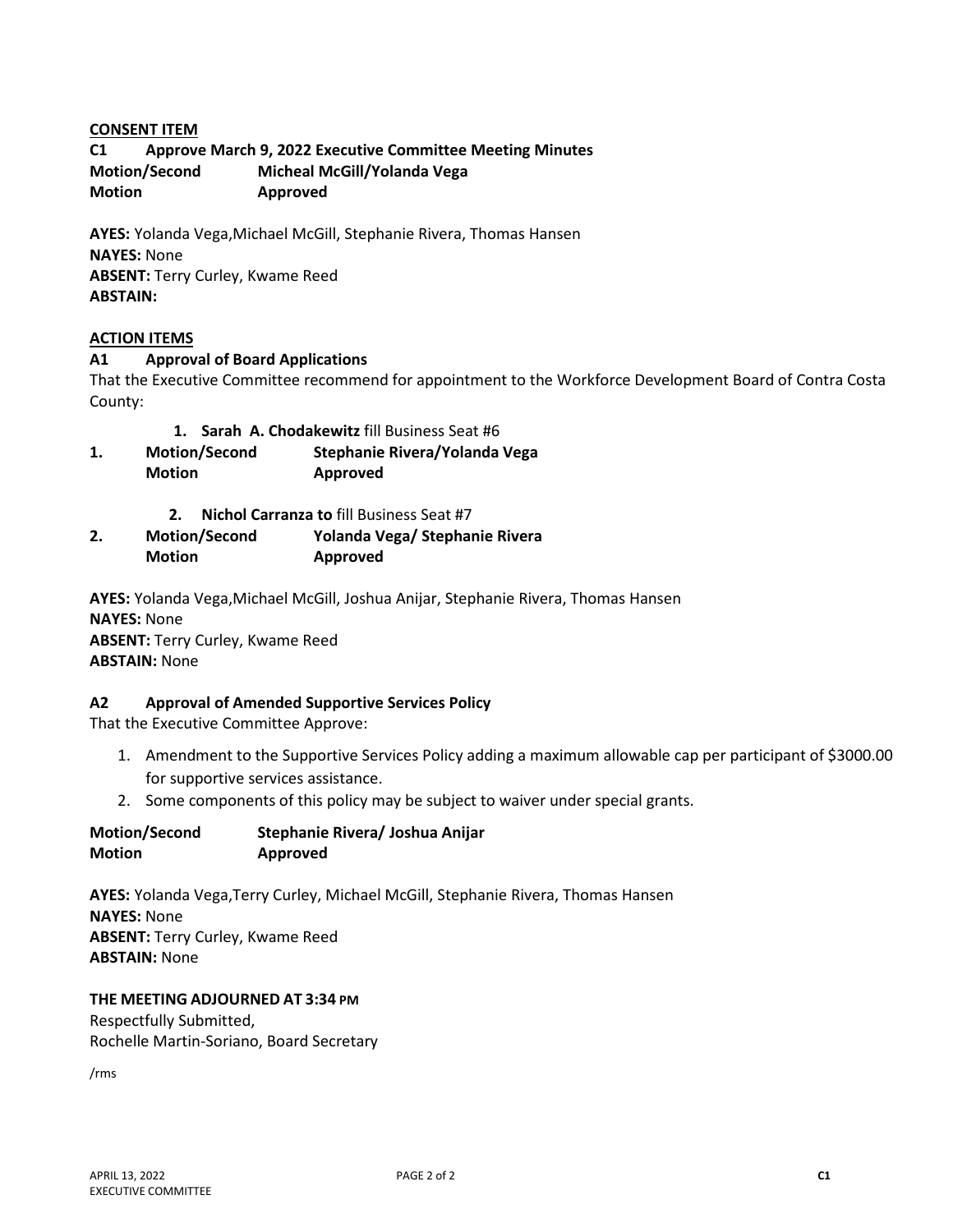



**DATE:** June 8, 2022 **TO:** Executive Committee **FROM:** Tamia Brown, Executive Director **RE: Approval of Slate of Officers for 2022-2023**

# **EXECUTIVE COMMITTEE RECOMMENDATIONS**

- 1. That the Executive Committee approve nominations for Chair and Vice-Chair.
- 2. Allow Chair *Yolanda Vega, Principal, Peak Performance Corporate Training* to continue for one (1) additional fiscal year 2022-2023 to serve the board.

# *Nominations for the Vice-Chairs:*

- *Vice-Chairs*
	- *1. Stephanie Rivera, CEO, Lazarex Cancer Foundation*
	- *2. Terry Curley, Executive Vice President, United Business Bank*

# **A. BACKGROUND AND CURRENT SITUATION**

An Ad-hoc Nominating Committee was approved and established at the January 12<sup>th</sup> Executive Committee to establish the preliminary Slate of Officers for Fiscal Year 2022-2023. The Ad-Hoc Nominating Committee met on February 15, 2022 and on February 28, 2022.

The Executive Committee reviewed eligible candidates from among presently seated business members, contact suggested candidates regarding their willingness to serve, and formalize the slate to be presented.

Officers shall be elected by a majority vote of the members present. Terms of office shall begin at the beginning of each fiscal year and new officers will officially take office at the Board's first meeting during the new fiscal year.

# ARTICLE V- OFFICERS AND ELECTIONS

*H. The period for officer nominations shall commence upon the establishment of the Nominating Committee and will close 30 prior to the final regularly scheduled full board meeting of the fiscal year.*

# **B. ATTACHMENT**

**A1a** WDB Public Roster 2022

# **Committee Discussion:**

Approved recommendations by the Executive Committee on March 9, 2022. In addition, the committee recommends two (2) Action items for consideration.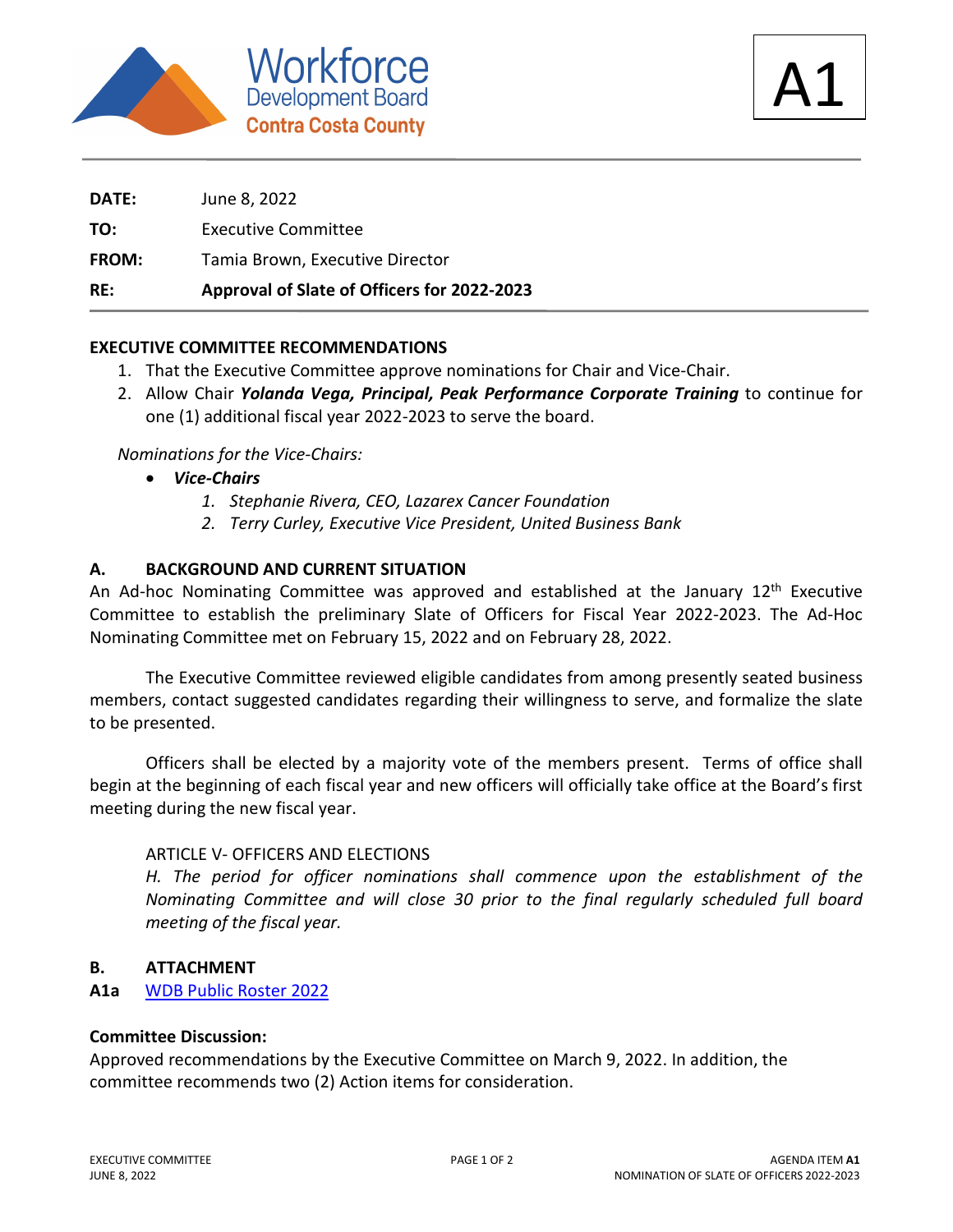- 1. That the WDB to operate with two (2) Vice Chair positions for the 2022-2023 fiscal year in order to ensure effective succession planning.
- 2. Allow Education & Training and Workforce Labor Seats to serve as a Board Chair or Vice-Chair

For any questions, please contact Tamia Brown, Executive Director at 925-671-4514 or email at tbrown1@ehsd.cccounty.us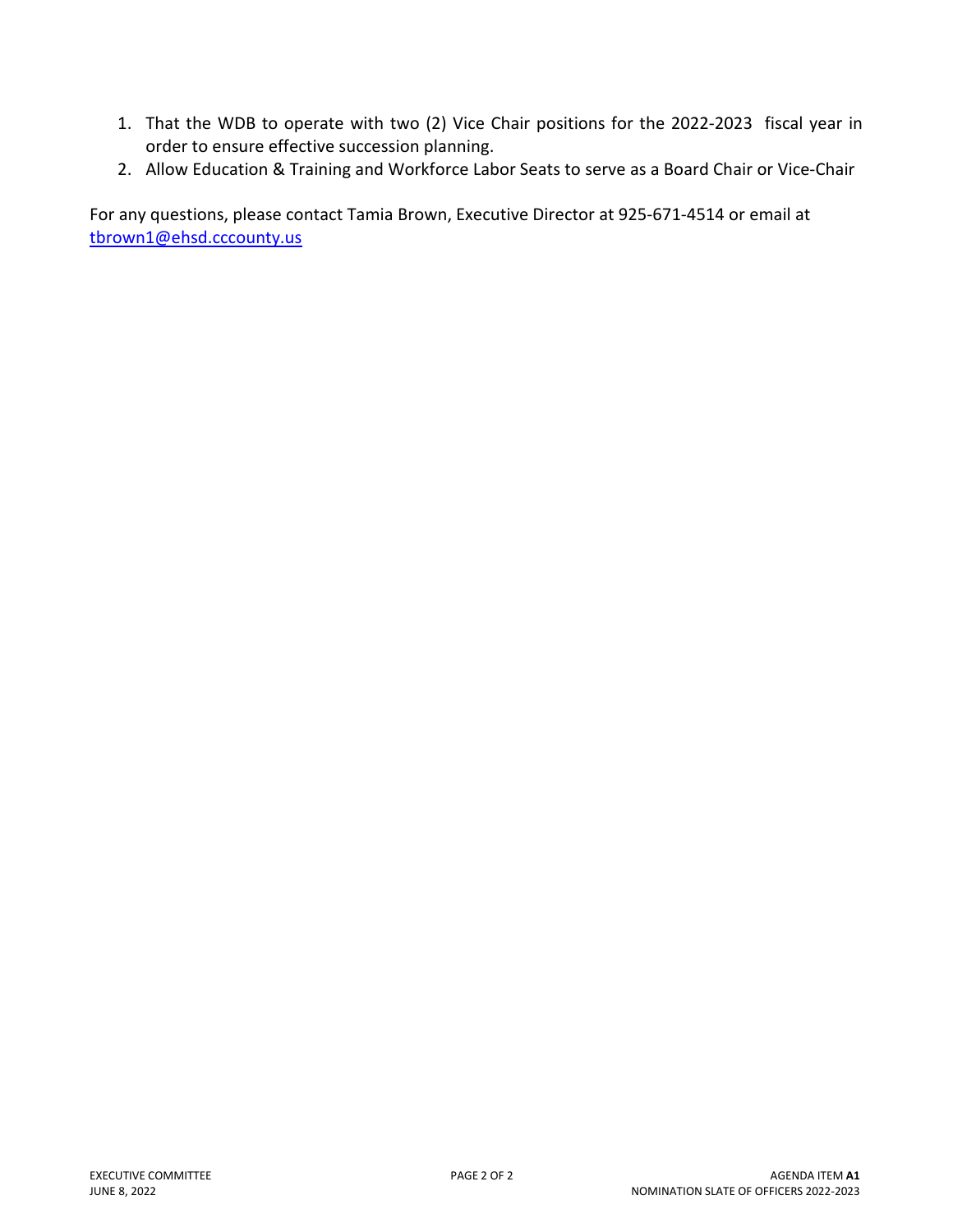



| RE:          | Recommend Appointment to the Workforce Development Board |
|--------------|----------------------------------------------------------|
| <b>FROM:</b> | Tamia Brown, Executive Director                          |
| TO:          | <b>Executive Committee</b>                               |
| DATE:        | June 8, 2022                                             |

# **RECOMMENDATION**

That the Executive Committee recommend for appointment and re-appointment to the Workforce Development Board of Contra Costa County:

**Jerry L. Aranas** to fill Business Seat #2 when this seat becomes vacant pending current board member terming out on 6/30/2022

**Terry Curley** re-appointment fill Business Seat #4

# **A. BACKGROUND AND DISCUSSION**

Per WDBCCC ByLaws Section B, business seat appointments should reflect the following:

- 1. Majority business members who are individuals with optimum policymaking or hiring authority on behalf of the entity he or she represents  $(50% + 1)$  and are:
	- a. Business owners, or
	- b. Chief executives, or operating officers, or
	- c. Other business executives, or
	- d. Employers.

1. These representatives shall include a representative(s) of small businesses 2. Private sector representatives may be from organizations representing businesses, that provide employment opportunities in the Contra Costa County workforce area, in in-demand industry sectors or occupations or provide employment opportunities that, include high-quality, work-relevant training and development in in-demand industry sectors or occupations in the local area

Refer to WDBCCC ByLaws (**Attachment A2a**) for definition of all board seat designations.

# **B. CURRENT SITUATION**

With, one Education and Training seat and one Government and Economic and Community Development seat vacancy, the Workforce Development Board Contra Costa County staff and board members will continue to strategically recruit key leaders to fill the position.

# **C. SCHEDULE**

Action on this item will result in applicant's approval and final appointment by the Board of Supervisors'.

# **D. ATTACHMENTS**

# **A2a WDBCCC BYLAWS**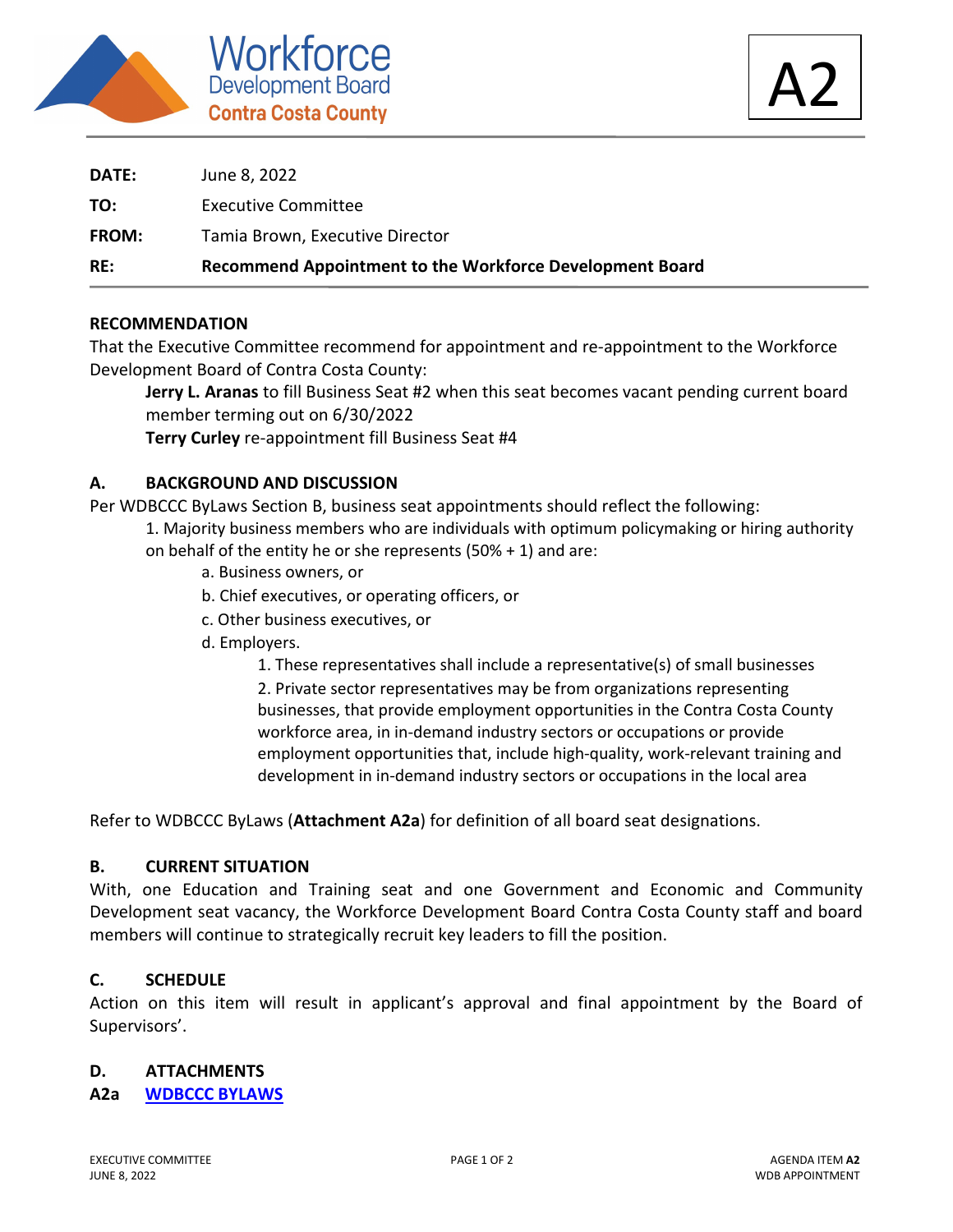- **A2b Jerry L. Aranas** application form
- **A2c Terry Curley** application form
- **A2d WDBCCC Board Members Roster 05.2022.pdf**

For any questions, please contact Tamia Brown, Executive Director at 925-671-4514 or email at tbrown1@ehsd.cccounty.us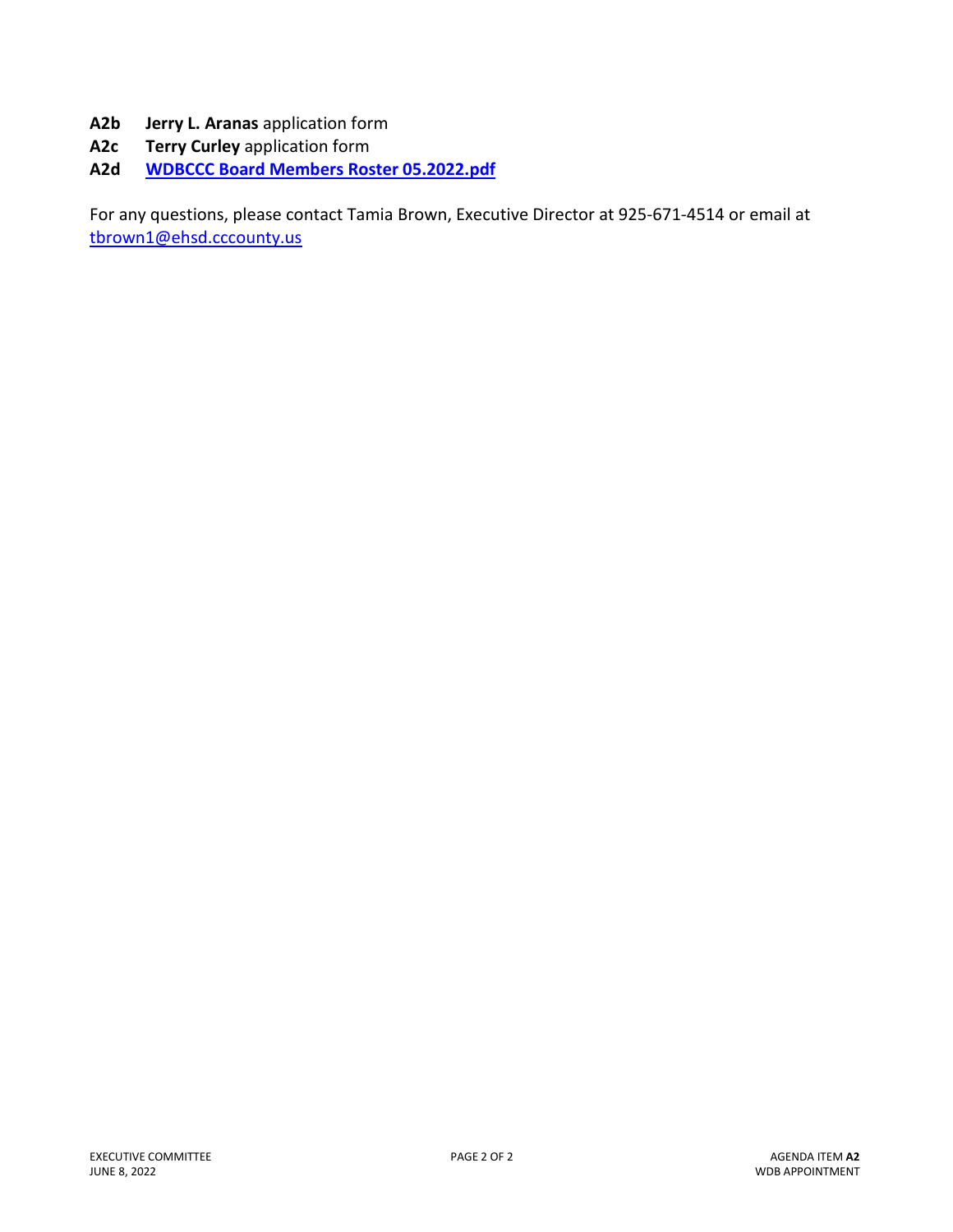# **Application Form**

| <b>Profile</b>                                            |                                      |                     |              |                      |
|-----------------------------------------------------------|--------------------------------------|---------------------|--------------|----------------------|
| Jerry<br><b>First Name</b>                                | Middle Initial                       | Aranas<br>Last Name |              |                      |
|                                                           |                                      |                     |              |                      |
| Home Address                                              |                                      |                     | Suite or Apt |                      |
| <b>Bay Point</b><br>City                                  |                                      |                     | CA<br>State  | 94565<br>Postal Code |
|                                                           |                                      |                     |              |                      |
| Primary Phone                                             |                                      |                     |              |                      |
| <b>Email Address</b>                                      |                                      |                     |              |                      |
| <b>District Locator Tool</b>                              |                                      |                     |              |                      |
| <b>Resident of Supervisorial District:</b>                |                                      |                     |              |                      |
| None Selected                                             |                                      |                     |              |                      |
|                                                           |                                      |                     |              |                      |
| Lam Research<br>Employer                                  | <b>Business Manager</b><br>Job Title |                     |              |                      |
| <b>Length of Employment</b>                               |                                      |                     |              |                      |
| 1yr                                                       |                                      |                     |              |                      |
| Do you work in Contra Costa County?                       |                                      |                     |              |                      |
| ⊙ Yes ∩ No                                                |                                      |                     |              |                      |
| If Yes, in which District do you work?                    |                                      |                     |              |                      |
| Federal D. Glover                                         |                                      |                     |              |                      |
| How long have you lived or worked in Contra Costa County? |                                      |                     |              |                      |
| 7yrs                                                      |                                      |                     |              |                      |
| Are you a veteran of the U.S. Armed Forces?               |                                      |                     |              |                      |
| ⊙ Yes ∩ No                                                |                                      |                     |              |                      |
|                                                           |                                      |                     |              |                      |
| <b>Board and Interest</b>                                 |                                      |                     |              |                      |
| Which Boards would you like to apply for?                 |                                      |                     |              |                      |

Workforce Development Board: Submitted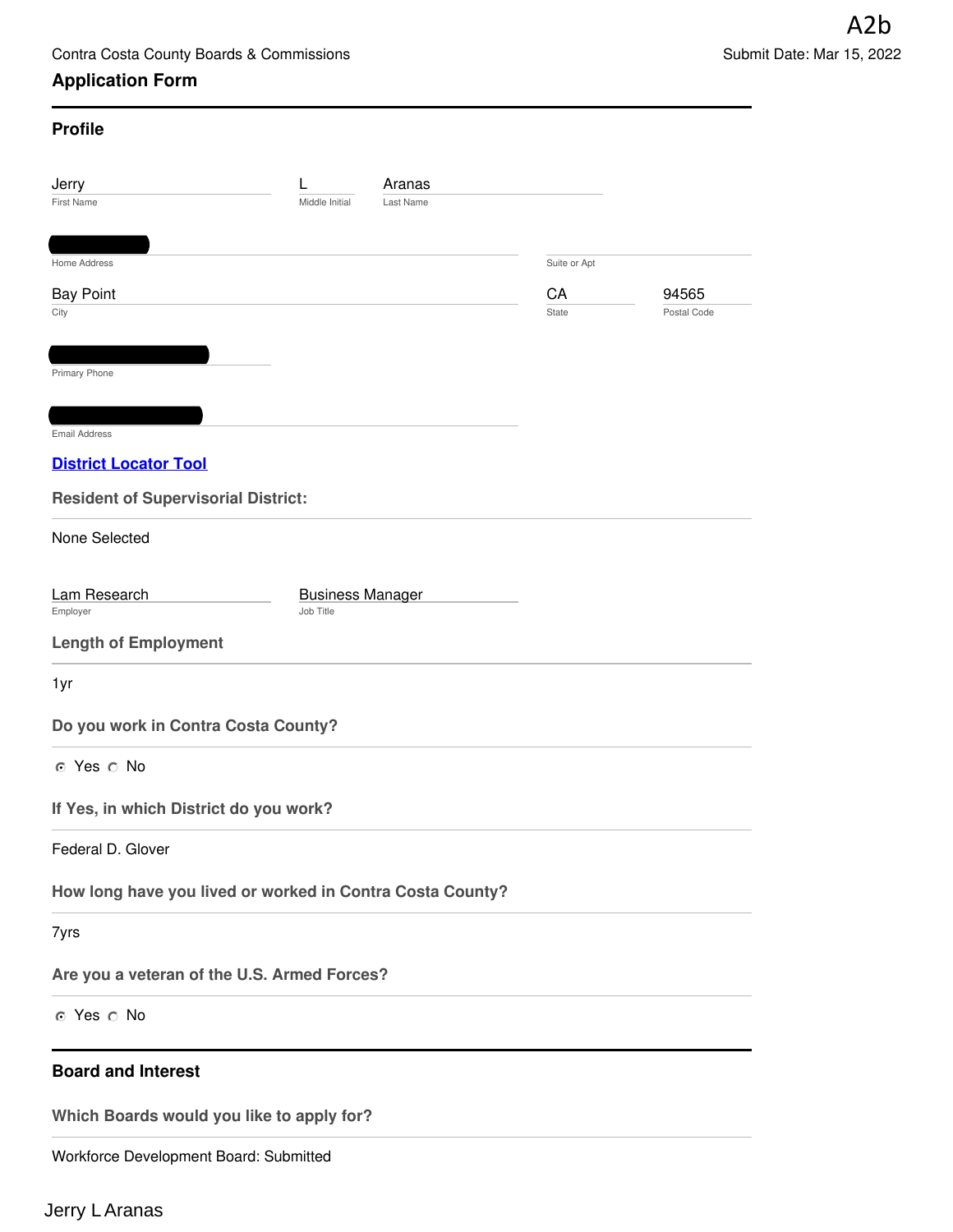**Have you ever attended a meeting of the advisory board for which you are applying?**

 $\circ$  Yes  $\circ$  No

**If Yes, how many meetings have you attended?**

#### **Education**

**Select the option that applies to your high school education \***

 $⊓$  High School Diploma

**College/ University A**

**Name of College Attended**

UOP

**Degree Type / Course of Study / Major**

BS/Information Systems

**Degree Awarded?**

⊙ Yes ∩ No

**College/ University B**

**Name of College Attended**

UOP

**Degree Type / Course of Study / Major**

Masters/ Business (MBA)

**Degree Awarded?**

o Yes o No

**College/ University C**

**Name of College Attended**

**Degree Type / Course of Study / Major**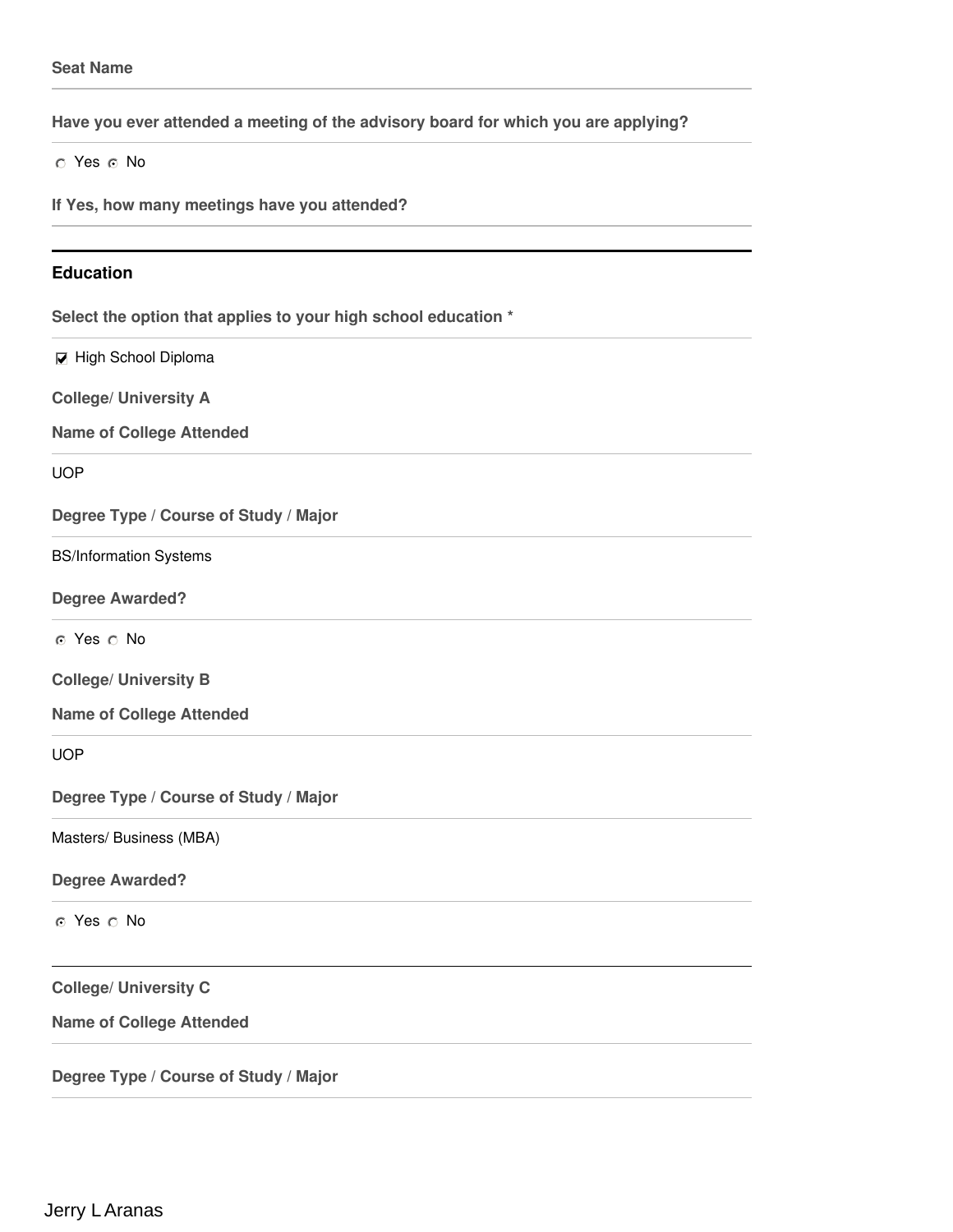#### **Degree Awarded?**

 $\circ$  Yes  $\circ$  No

**Other Trainings & Occupational Licenses**

**Other Training A**

**Certificate Awarded for Training?**

 $\circ$  Yes  $\circ$  No

**Other Training B**

**Certificate Awarded for Training?**

O Yes O No

**Occupational Licenses Completed:**

#### **Qualifications and Volunteer Experience**

**Please explain why you would like to serve on this particular board, commitee, or commission.**

I have over 30-years of Leadership experience in the both the US military and Corporate environments. As a business professional, I have managed Annual budgets in excess of \$500M, as well as managed commercial construction projects as a Project Manager. My goal is to improve the quality of life for my community through my contributions as a member of a board/advisor/committee.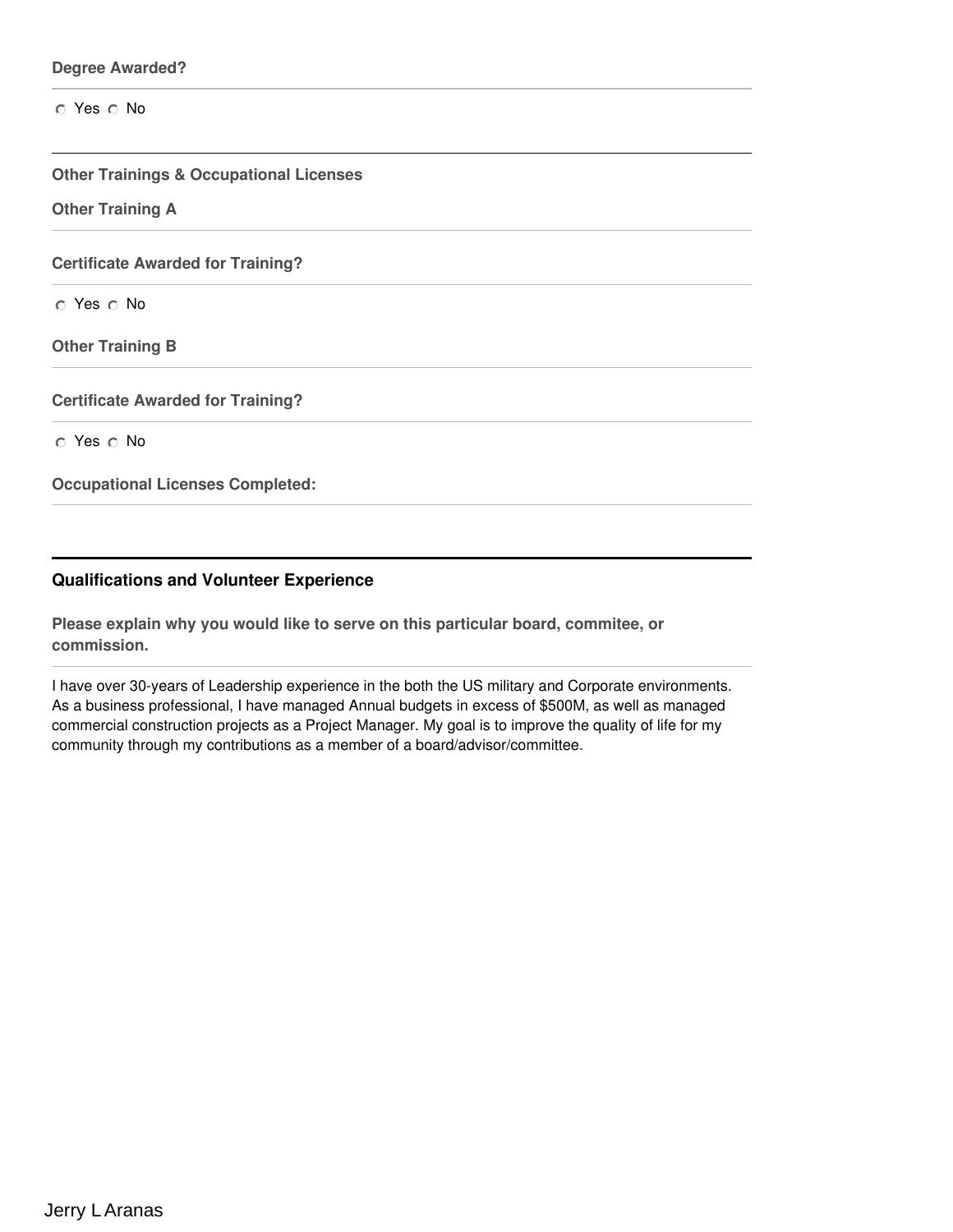# **Describe your qualifications for this appointment. (NOTE: you may also include a copy of your resume with this application)**

Jerry Aranas Bay Point, CA 94565 jerrylynnjr@gmail.com +1 925 597 2899 Jerry is an Experienced Sourcing Professional with expertise in leading all contract negotiations and sourced functions for construction and remodeling for stores, development centers, gasoline stations, data centers, and IT initiatives and roll outs. He is well versed working with supporting internal stakeholders in new product development, directing to customer business, e-Commerce and fulfillment, project-management, digital marketing and P & L experience. He is proficient in implementing strategic sourcing and supply chain management and lead the acquisition and purchasing of approximately \$550M annual spend. Developed SOX SOP for internal controls, goverence, and separation of duties. Work Experience Business Manager Lam Research - remote Bay Point, CA July 2021 to Present Develops contract agreements, SLA's, SOW's, RFP's and SOP for SOX Manages procurement processes Supports Corp Real Estate and Manufacture Construction Negotiates contract agreements, Master Service Agreements, SLA's, KPI's Oversee requisition of all procurement and supply chain functions Vendor negotiations Supply chain long lead time strategies and contingencies Director Treasury Wine Estates (TWE) October 2018 to July 2021 Procurement Partner for the America/ Global Team Directed and managed Direct and Indirect spend. Developed cost-savings strategies for N.America business Units. Conducted spend analysis and negotiates contract agreements and supplier SLA's. Supported internal stakeholders in New Product Development, Direct to Customer business, e-Commerce and fulfillment, project-management, digital marketing, and spend analysis. Negotiated IT digital content and SaaS contract agreements with SOW, T&C's, Risk Mitigation and Project deliverables. Project & Purchasing Manager Safeway Corp July 2008 to October 2018 Retail sales and Project Manager responsible for store builds, remodels, and Tennant Improvements. Lead all contract negotiations and sourced functions for construction and remodeling for stores, development centers, gasoline stations, data centers, and IT initiatives and roll outs. Managed \$500M+ Annual spend. Developed SLA's for vendors for performance evaluations. PM for Electric Vehicle Charging Stations (ChargePoint) for all Divisions. Managed Retail teams. Managed store remodels and Tennant Improvement projects. Managed project schedules and budgets to include COR's. Developed cost reduction strategies. Ensured all purchasing documents and processes were SOX compliant. Developed businesses best practices and SOP's. Lead all RFP's, RFQ's, and RFI initiatives. Worked closely with other departments to mitigate risks associated with sourcing and procurement. Strategic Sourcing Manager Chevron Research and Development September 1995 to July 2008 Supported the R&D lab through the sourcing of equipment materials, chemicals, and support services. Developed and implemented an ERP program from ground up. Implemented strategic sourcing and supply chain management and lead the acquisition and purchasing of approximately \$250M annual spend. Created new processes for reductions in lead time and capital spend for inventory. Implemented new ERP system. Worked with counterparts in the Netherlands and Japan Senior Logistics NCO US Army & California Army NTL Guard, 1983-2003 Member of Commanding General Staff responsible for deployment and deployment of personnel and equipment to CONUS and Europe operations. Supervised 100+ NCO's, technicians, and personnel in all aspects of operations. Performed internal audits. Safety officer. Managed multiple projects successfully. Education BS in Information Systems University of Phoenix- Sacramento, CA 2004 MBA in Business University of Phoenix - Sacramento, CA 2006 BS in Information Technology University of Phoenix - Cordelia, CA 2004 Skills Do you have any of these top skills employers are looking for? SOX ERP Systems SaaS Sourcing Product Development Profit & Loss Research & Development Internal Audits Dismiss Supply Chain management Contract negotiations Cost reductions Vendor selections Analysis Project Management RFQ's RFP's RFI's SOW's KPI's, Certifications / Licenses Add your certifications Additional Information Add Sections Languages Links Military Service Awards Groups Patents Publications

Upload a Resume

**Would you like to be considered for appointment to other advisory bodies for which you may be qualified?**

o Yes o No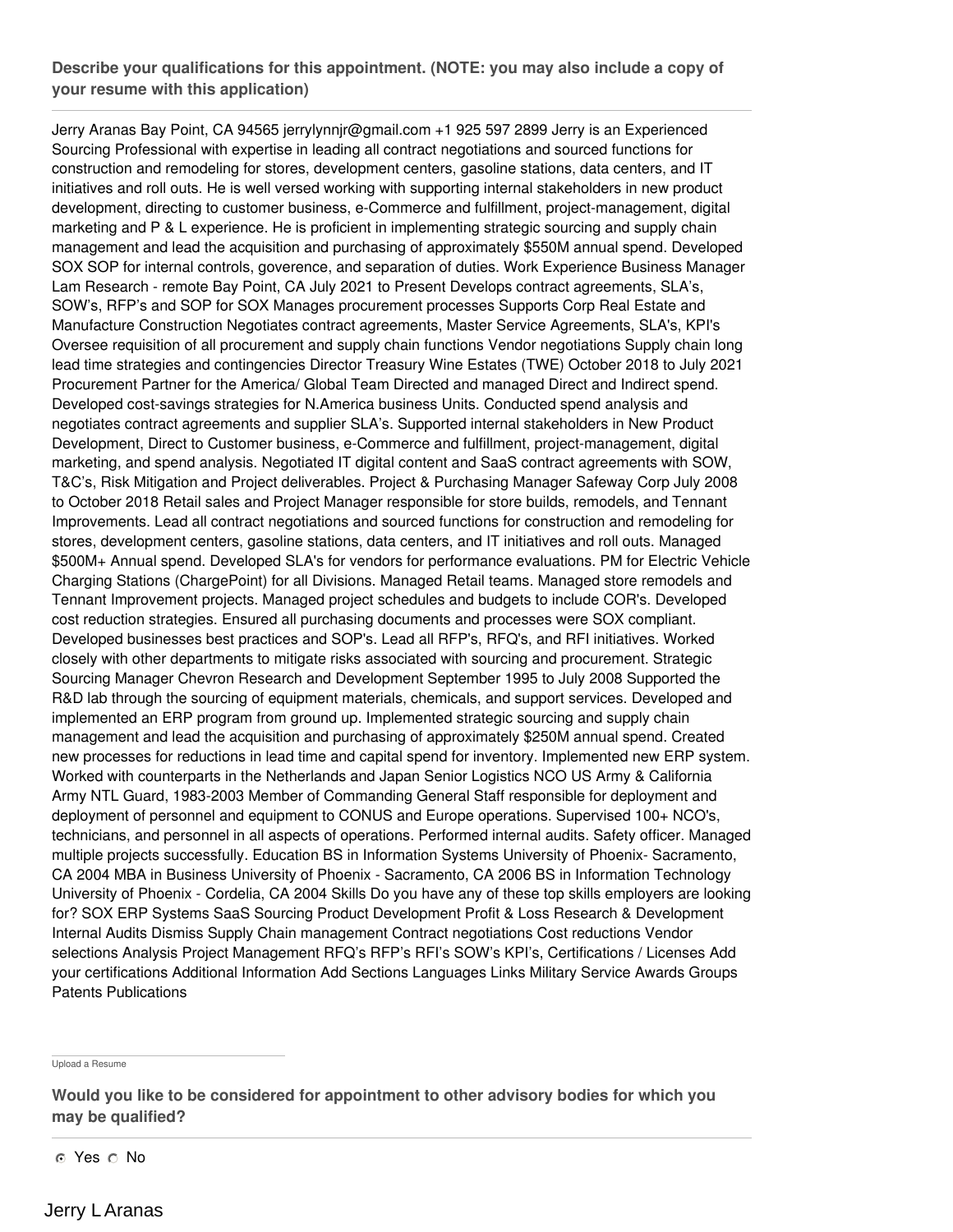**Do you have any obligations that might affect your attendance at scheduled meetings?**

 $\cap$  Yes  $\cap$  No

**If Yes, please explain:**

**Are you currently or have you ever been appointed to a Contra Costa County advisory board?**

o Yes o No

**If Yes, please list the Contra Costa County advisory board(s) on which you are currently serving:**

**If Yes, please also list the Contra Costa County advisory board(s) on which you have previously served:**

**List any volunteer or community experience, including any advisory boards on which you have served.**

Coach and mentoring kids ages K-12th grade. Club One Sport and One on One Sport.

### **Conflict of Interest and Certification**

**Do you have a familial or financial relationship with a member of the Board of Supervisors? (Please refer to the relationships listed under the "Important Information" section below or Resolution No. 2021/234)**

O Yes O No

**If Yes, please identify the nature of the relationship:**

**Do you have any financial relationships with the County such as grants, contracts, or other economic relationships?**

 $O$  Yes  $O$  No

**If Yes, please identify the nature of the relationship:**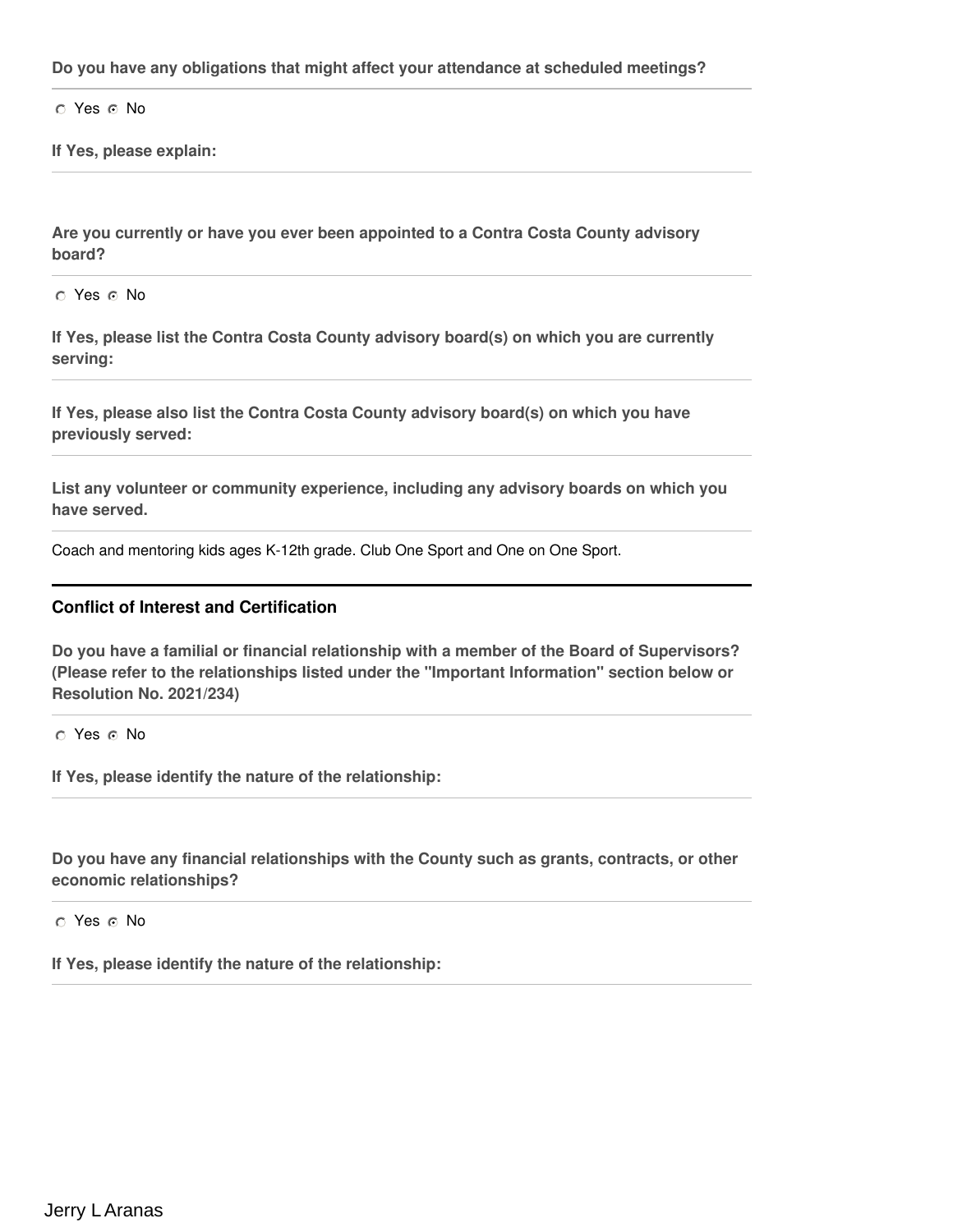**I CERTIFY that the statements made by me in this application are true, complete, and correct to the best of my knowledge and belief, and are made in good faith. I acknowledge and undersand that all information in this application is publicly accessible. I understand that misstatements and/or omissions of material fact may cause forfeiture of my rights to serve on a board, committee, or commission in Contra Costa County.**

### $□$  I Agree

#### Important Information

- 1. This application and any attachments you provide to it is a public document and is subject to the California Public Records Act (CA Government Code §6250-6270).
- 2. All members of appointed bodies are required to take the advisory body training provided by Contra Costa County.
- 3. Members of certain boards, commissions, and committees may be required to: (1) file a Statement of Economic Interest Form also known as a Form 700, and (2) complete the State Ethics Training Course as required by AB 1234.
- 4. Meetings may be held in various locations and some locations may not be accessible by public transportation.
- 5. Meeting dates and times are subject to change and may occur up to two (2) days per month.
- 6. Some boards, committees, or commissions may assign members to subcommittees or work groups which may require an additional commitment of time.
- 7. As indicated in Board Resolution 2021/234, a person will not be eligible for appointment if he/she is related to a Board of Supervisors' member in any of the following relationships: (1) Mother, father, son, and daughter;
	- (2) Brother, sister, grandmother, grandfather, grandson, and granddaughter;
	- (3) Husband, wife, father-in-law, mother-in-law, son-in-law, daughter-in-law, stepson, and stepdaughter;
	- (4) Registered domestic partner, pursuant to California Family Code section 297;
	- (5) The relatives, as defined in 1 and 2 above, for a registered domestic partner;

(6) Any person with whom a Board Member shares a financial interest as defined in the Political Reform Act (Gov't Code §87103, Financial Interest), such as a business partner or business associate.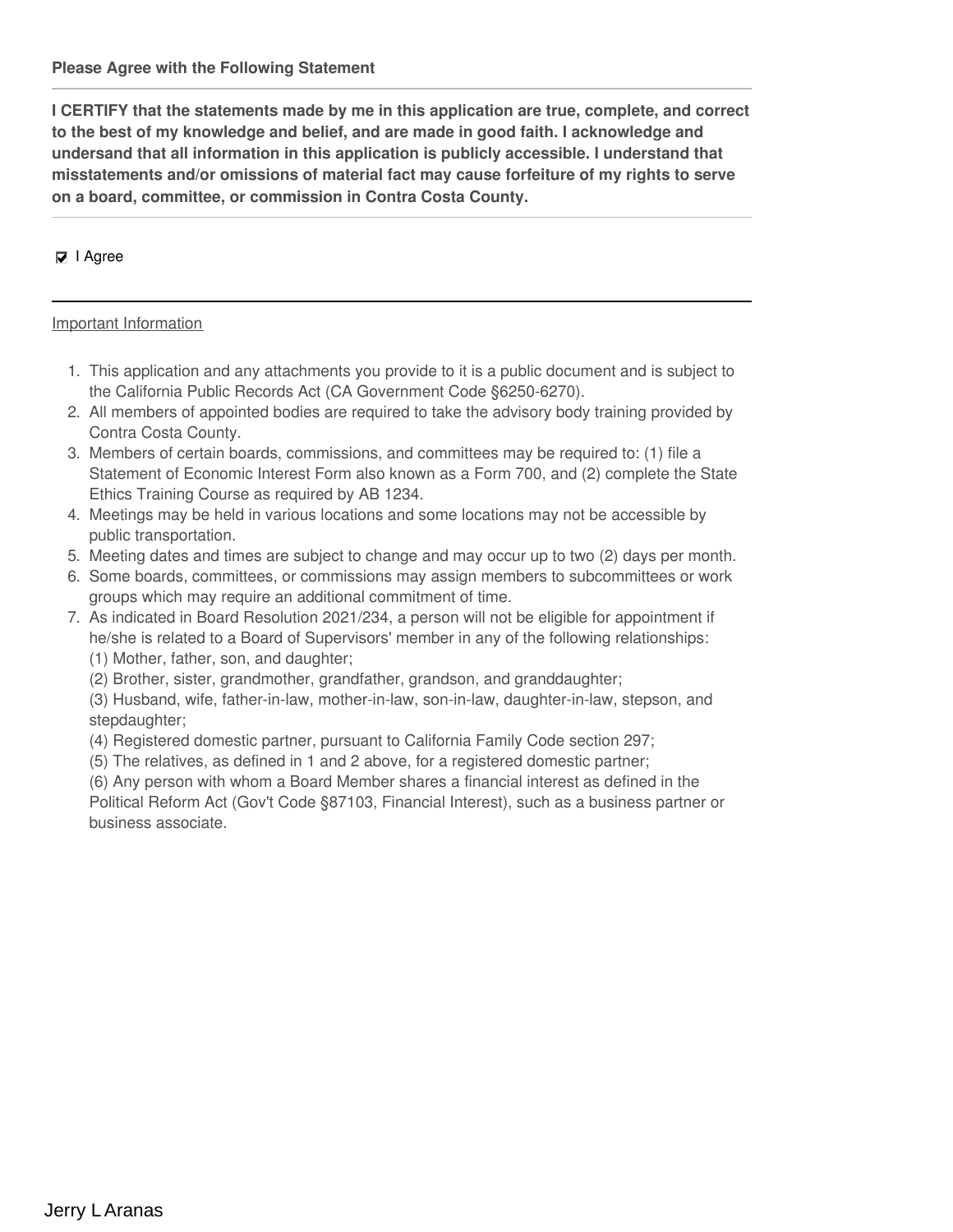# **Application Form**

| <b>Profile</b>                                                 |              |             |
|----------------------------------------------------------------|--------------|-------------|
| Terry<br>Curley                                                |              |             |
| <b>First Name</b><br>Middle Initial<br>Last Name               |              |             |
| Home Address                                                   | Suite or Apt |             |
| Danville                                                       | CA           | 94506       |
| City                                                           | <b>State</b> | Postal Code |
|                                                                |              |             |
| Primary Phone                                                  |              |             |
|                                                                |              |             |
| <b>Email Address</b><br><b>District Locator Tool</b>           |              |             |
|                                                                |              |             |
| <b>Resident of Supervisorial District:</b>                     |              |             |
| $\nabla$ District 2                                            |              |             |
| <b>Executive Vice President</b><br><b>United Business Bank</b> |              |             |
| Job Title<br>Employer                                          |              |             |
| <b>Length of Employment</b>                                    |              |             |
| 26 years                                                       |              |             |
| Do you work in Contra Costa County?                            |              |             |
| ⊙ Yes ∩ No                                                     |              |             |
| If Yes, in which District do you work?                         |              |             |
| 4                                                              |              |             |
| How long have you lived or worked in Contra Costa County?      |              |             |
| 5 years                                                        |              |             |
| Are you a veteran of the U.S. Armed Forces?                    |              |             |
| ⊙ Yes ⊙ No                                                     |              |             |
| <b>Board and Interest</b>                                      |              |             |
| Which Boards would you like to apply for?                      |              |             |
| Workforce Development Board: Submitted                         |              |             |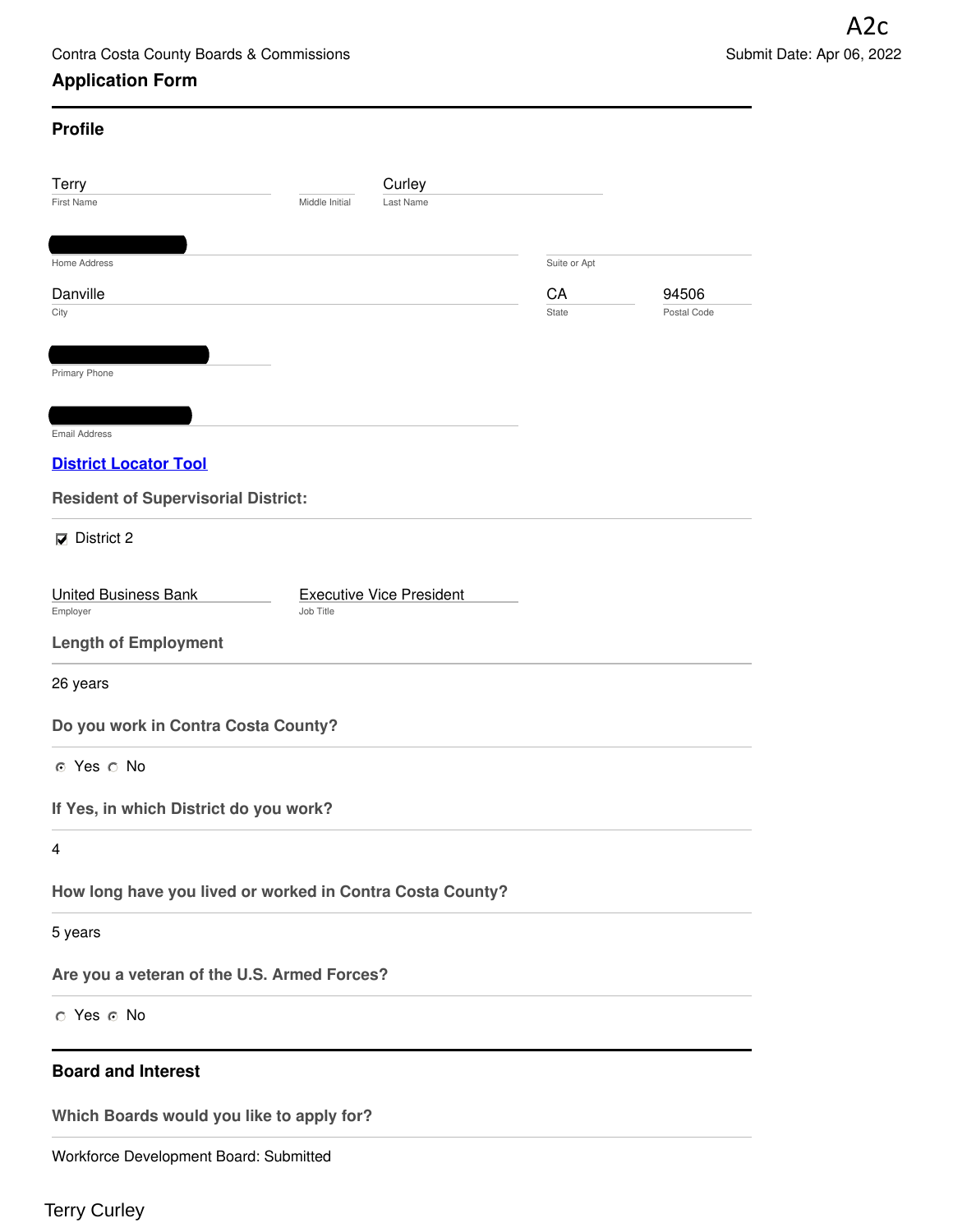#### **Seat Name**

**Business** 

**Have you ever attended a meeting of the advisory board for which you are applying?**

o Yes o No

**If Yes, how many meetings have you attended?**

3 years of meetings

#### **Education**

**Select the option that applies to your high school education \***

**High School Diploma** 

**College/ University A**

**Name of College Attended**

Laney College

**Degree Type / Course of Study / Major**

Marketing

**Degree Awarded?**

o Yes o No

**College/ University B**

**Name of College Attended**

Mills College

**Degree Type / Course of Study / Major**

**Economics** 

#### **Degree Awarded?**

o Yes o No

**College/ University C**

**Name of College Attended**

University of WA

Terry Curley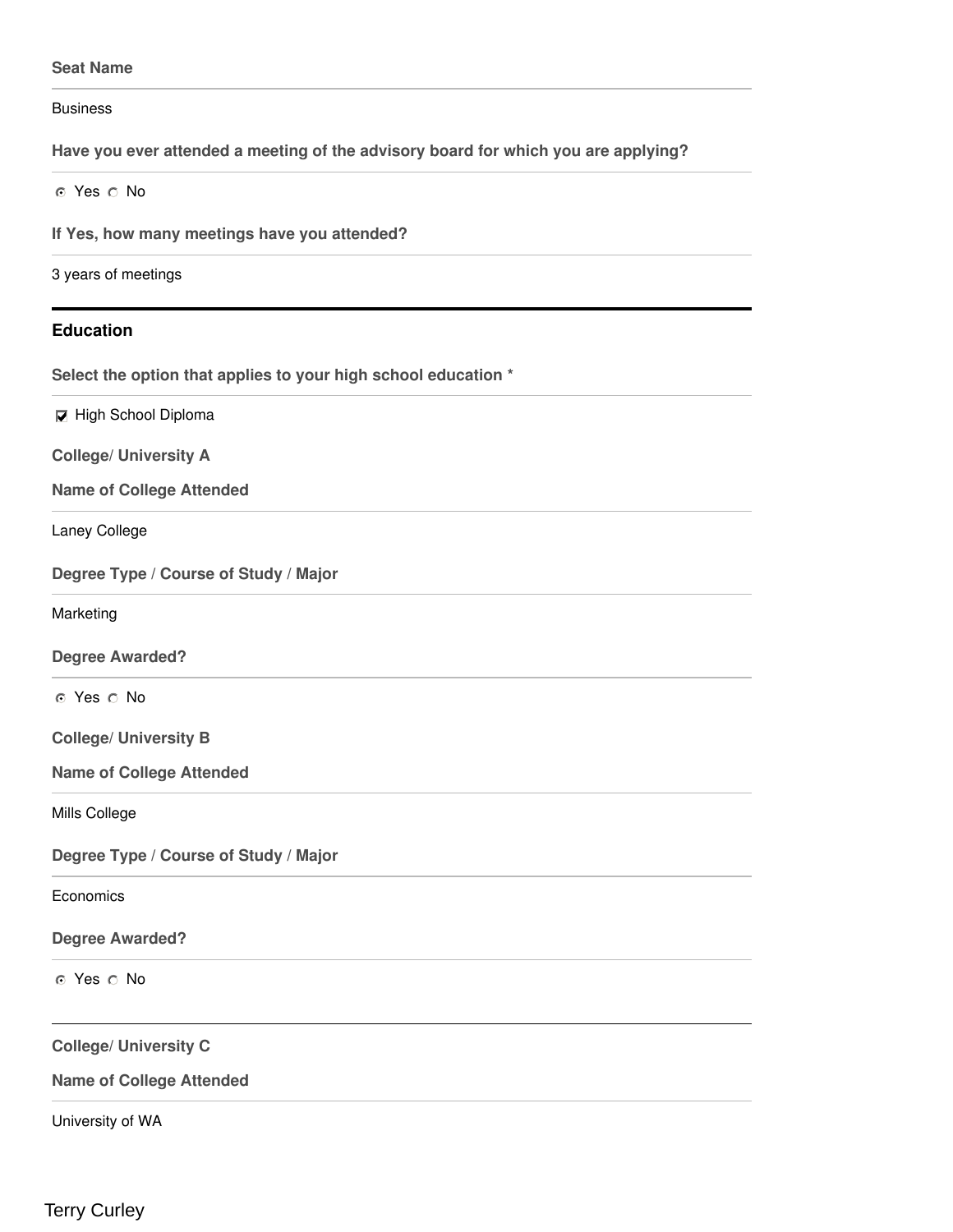| Degree Type / Course of Study / Major              |
|----------------------------------------------------|
| Banking/Finance                                    |
| <b>Degree Awarded?</b>                             |
| ⊙ Yes ⊙ No                                         |
| <b>Other Trainings &amp; Occupational Licenses</b> |
| <b>Other Training A</b>                            |
| <b>Credit Training</b>                             |
| <b>Certificate Awarded for Training?</b>           |
| ⊙ Yes ⊙ No                                         |
| <b>Other Training B</b>                            |
| <b>Certificate Awarded for Training?</b>           |
| O Yes O No                                         |
| <b>Occupational Licenses Completed:</b>            |

# **Qualifications and Volunteer Experience**

**Please explain why you would like to serve on this particular board, commitee, or commission.**

Live and work in Contra Costa County. Throughout my banking career I have worked with organized labor clients and have been committed to improving the lives of working families for the las 25 years. I feel strongly about the work of the WFD in assisting people in becoming gainfully employed with jobs/careers that provide a living wage.

**Describe your qualifications for this appointment. (NOTE: you may also include a copy of your resume with this application)**

Years of service in working with organized labor as well as finance and education.

Upload a Resume

**Would you like to be considered for appointment to other advisory bodies for which you may be qualified?**

o Yes o No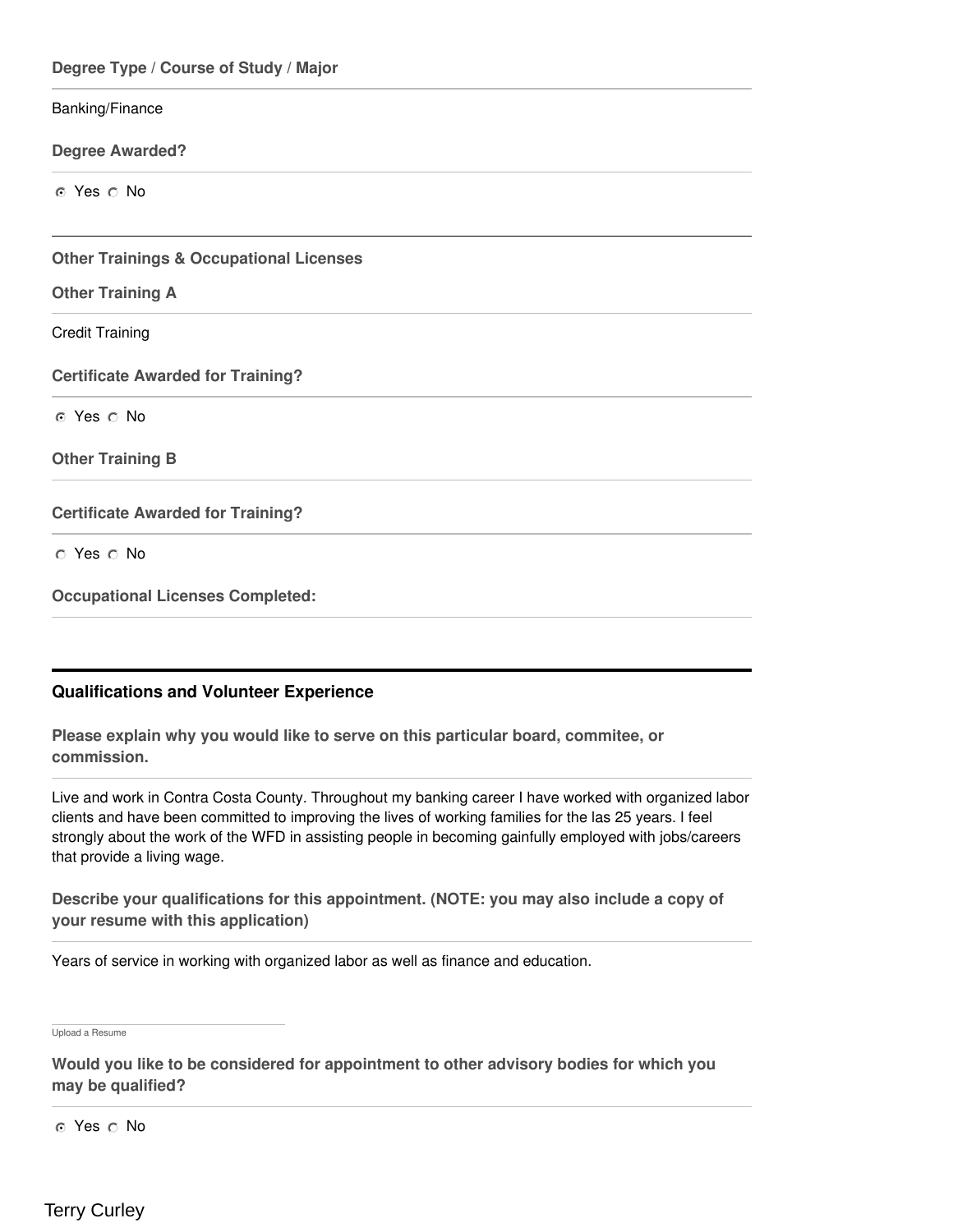**Do you have any obligations that might affect your attendance at scheduled meetings?**

 $\cap$  Yes  $\cap$  No

**If Yes, please explain:**

**Are you currently or have you ever been appointed to a Contra Costa County advisory board?**

o Yes o No

**If Yes, please list the Contra Costa County advisory board(s) on which you are currently serving:**

**WFD** 

**If Yes, please also list the Contra Costa County advisory board(s) on which you have previously served:**

**List any volunteer or community experience, including any advisory boards on which you have served.**

Serve as Board and finance committee member for St. Mary's Center in West Oakland. Center provides transitional and permanent housing for low income seniors.

#### **Conflict of Interest and Certification**

**Do you have a familial or financial relationship with a member of the Board of Supervisors? (Please refer to the relationships listed under the "Important Information" section below or Resolution No. 2021/234)**

 $\circ$  Yes  $\circ$  No

**If Yes, please identify the nature of the relationship:**

**Do you have any financial relationships with the County such as grants, contracts, or other economic relationships?**

 $\circ$  Yes  $\circ$  No

**If Yes, please identify the nature of the relationship:**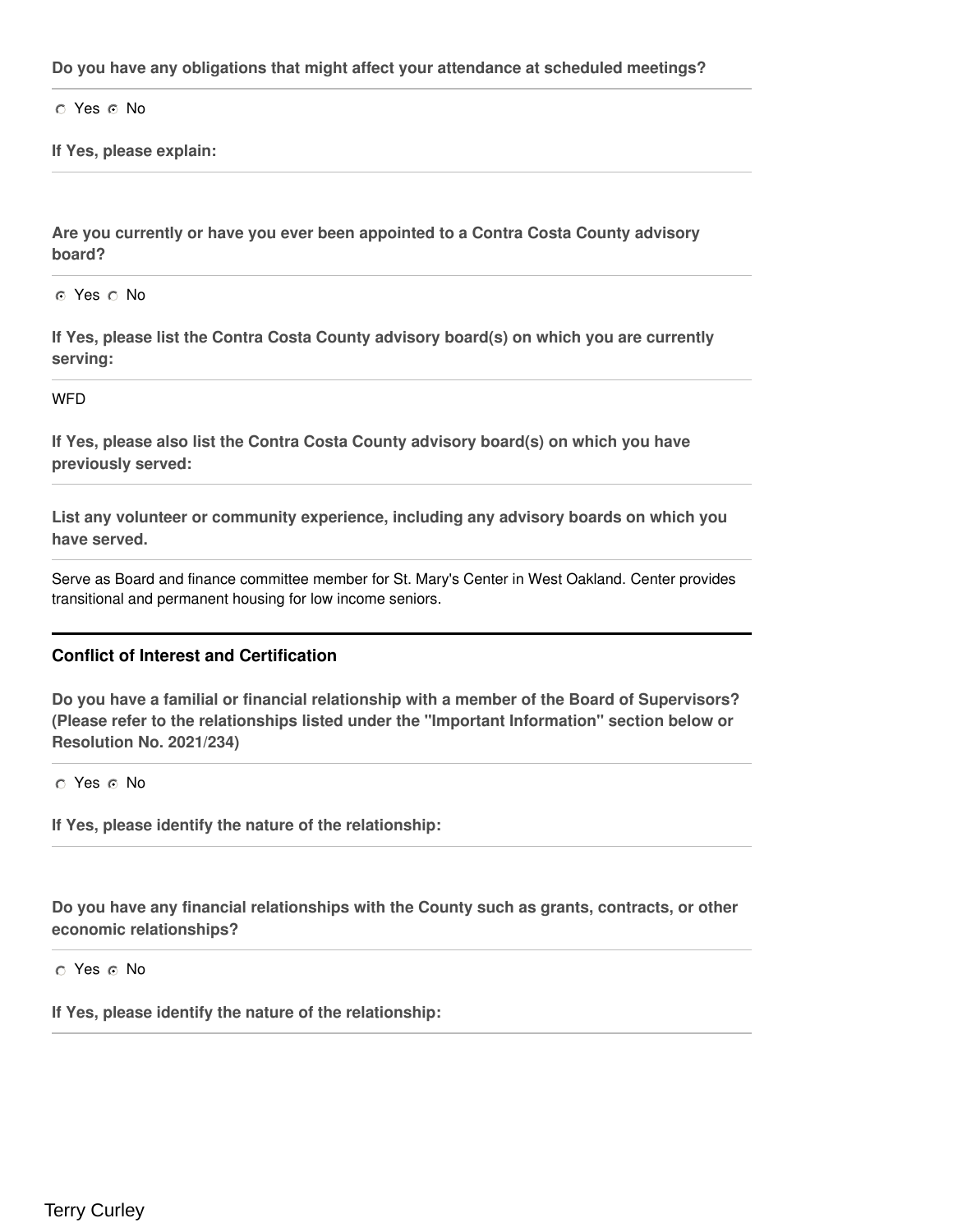**I CERTIFY that the statements made by me in this application are true, complete, and correct to the best of my knowledge and belief, and are made in good faith. I acknowledge and undersand that all information in this application is publicly accessible. I understand that misstatements and/or omissions of material fact may cause forfeiture of my rights to serve on a board, committee, or commission in Contra Costa County.**

### $□$  I Agree

#### Important Information

- 1. This application and any attachments you provide to it is a public document and is subject to the California Public Records Act (CA Government Code §6250-6270).
- 2. All members of appointed bodies are required to take the advisory body training provided by Contra Costa County.
- 3. Members of certain boards, commissions, and committees may be required to: (1) file a Statement of Economic Interest Form also known as a Form 700, and (2) complete the State Ethics Training Course as required by AB 1234.
- 4. Meetings may be held in various locations and some locations may not be accessible by public transportation.
- 5. Meeting dates and times are subject to change and may occur up to two (2) days per month.
- 6. Some boards, committees, or commissions may assign members to subcommittees or work groups which may require an additional commitment of time.
- 7. As indicated in Board Resolution 2021/234, a person will not be eligible for appointment if he/she is related to a Board of Supervisors' member in any of the following relationships: (1) Mother, father, son, and daughter;
	- (2) Brother, sister, grandmother, grandfather, grandson, and granddaughter;
	- (3) Husband, wife, father-in-law, mother-in-law, son-in-law, daughter-in-law, stepson, and stepdaughter;
	- (4) Registered domestic partner, pursuant to California Family Code section 297;
	- (5) The relatives, as defined in 1 and 2 above, for a registered domestic partner;

(6) Any person with whom a Board Member shares a financial interest as defined in the Political Reform Act (Gov't Code §87103, Financial Interest), such as a business partner or business associate.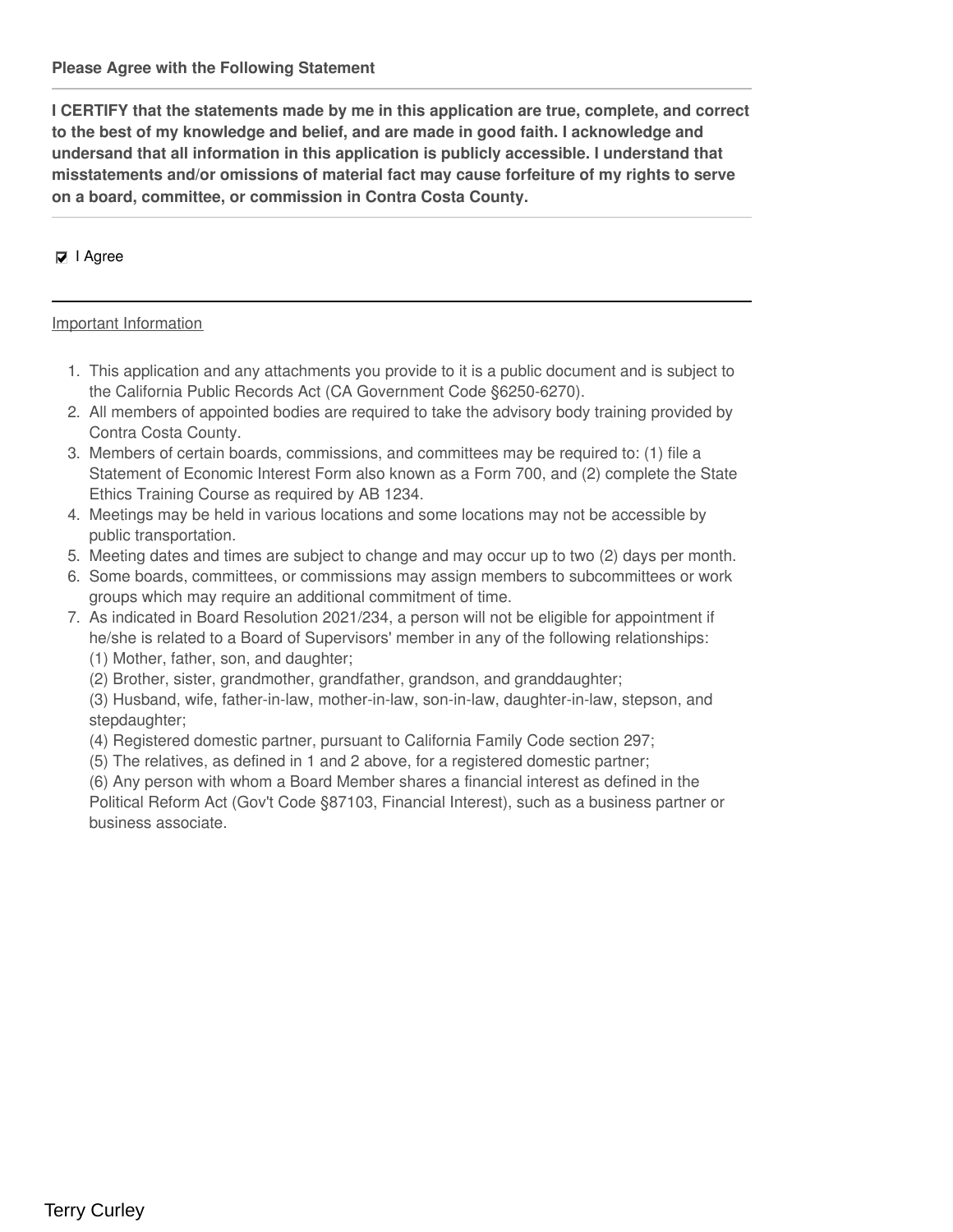

A3

| RE:          | PY 2022-23 WDB PROPOSED BUDGET                        |
|--------------|-------------------------------------------------------|
| <b>FROM:</b> | Donn Matsuzaki, Administrative Services Assistant III |
| TO:          | Workforce Development Board                           |
| <b>DATE:</b> | June 8, 2022                                          |

### **RECOMMENDATION**

That the Executive Committee to approve the PY 2022-23 Proposed Budget.

# **A. BACKGROUND**

The WDBCCC annually approves the Fiscal Year (FY) budget for the activities and services implemented in the Local Workforce Development Area (Local Area). The budget includes the Workforce Innovation and Opportunity Act (WIOA) Adult, Dislocated Worker, Rapid Response, and Youth funding allocated to the Local Area. The budget also includes discretionary revenues. Staff will bring back a mid-year budget to balance revenues (and specific funding sources) with expenditures, as well as account for changes in our funding sources and/or amounts.

### **B. CURRENT SITUATION**

Currently, WDBCCC has seven discretionary grants for FY 2022-23 totaling approximately \$2.6 million dollars. The grants that we have received or expect to receive are WAF 10, California for All, Employment Training Panel, Department of Apprenticeship Standards, NDWG, STEPS and RERP.

#### **C. FISCAL IMPACT**

A fiscally sound budget is imperative to the operation and integrity of local boards to ensure compliance and continued funding under WIOA.

#### **D. SCHEDULE**

Staff continue to work with EHSD Fiscal to balance and monitor expenditures for the budget.

#### **E. ATTACHMENTS**

- **A3a** Fiscal Year 2022-2023 Funding Sources
- **A3b** Fiscal Year 2021-2022 Funding Sources
- **A3c** Fiscal Year 2022-2023 Budget

For any questions, please contact Donn Matsuzaki, Administrative Services Assistant III at 925-671- 4545or email at dmatsuzaki@ehsd.cccounty.us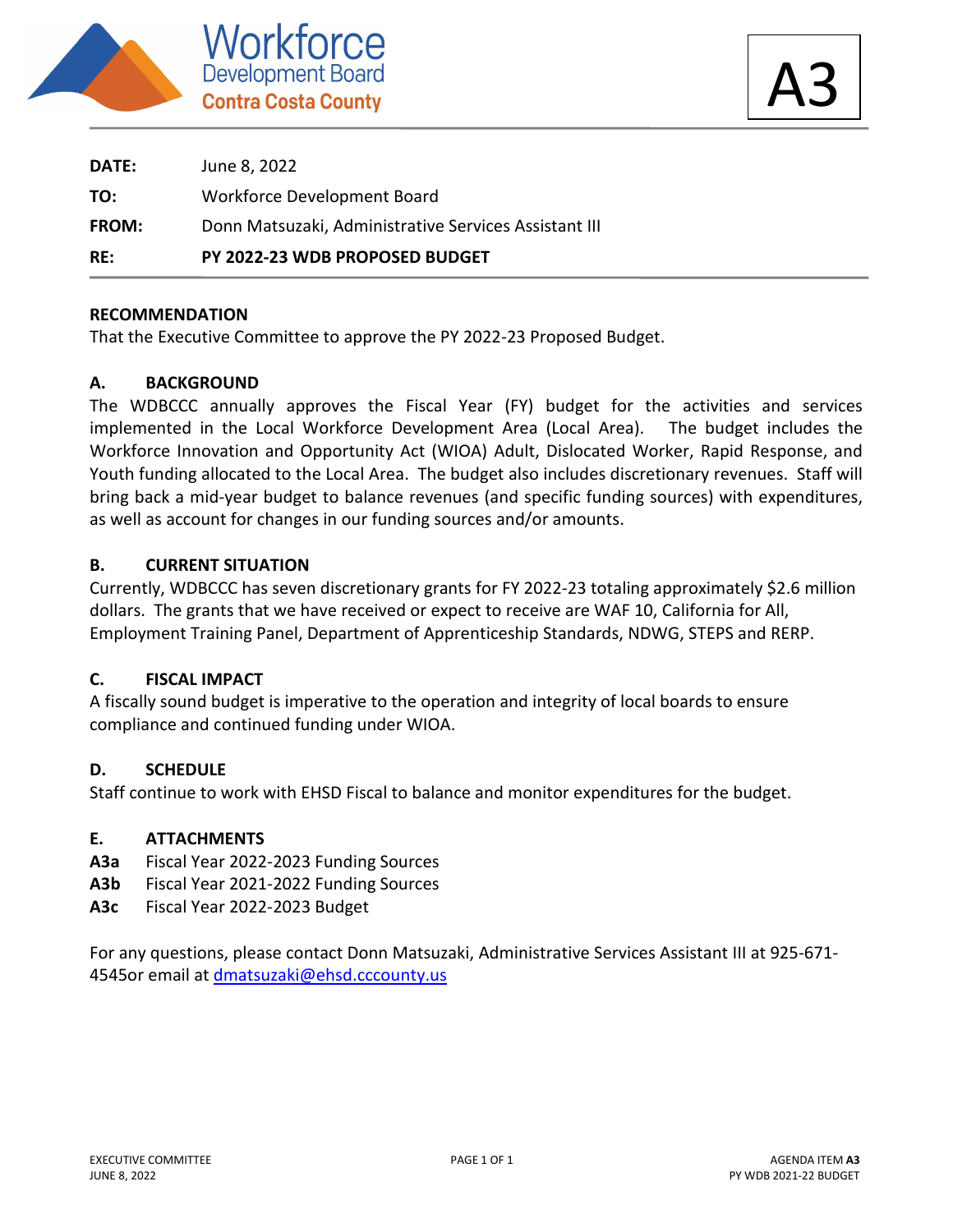# **A3a Workforce Development Board Prior Year 2021-2022 Final Budget Funding Sources by Program**

| A          | В          | c                                                                                                                          |            | D                                                      | Ε                  |                                                 |              | F                  |
|------------|------------|----------------------------------------------------------------------------------------------------------------------------|------------|--------------------------------------------------------|--------------------|-------------------------------------------------|--------------|--------------------|
|            |            |                                                                                                                            |            |                                                        |                    | PROPOSED BUDGET                                 |              |                    |
| <b>ORG</b> | Sub-object | WIOA: Adult/Dislocated Worker/Youth Revenues<br>"CORE" Grants (aka Formula Funds)                                          |            | FY 21/22<br><b>Budgeted Revenue</b><br>(WSIN 19-45)    |                    | <b>Prior Year</b><br>Carry-in<br>(plan/est 20%) |              | <b>TOTALS</b>      |
| 5608       | 9555       | WIOA Adult Carry-In Revenue From FY20/21 (AA-11)                                                                           |            |                                                        | $\mathsf{\hat{S}}$ | 285,498                                         | \$           | 285,498            |
| 5608       | 9555       | WIOA Adult New Allocation FY21/22 (AA-21)                                                                                  | \$         | 1,427,492                                              |                    |                                                 | \$           | 1,427,492          |
| 5608       | 9555       | WIOA Adult Transferred from DW                                                                                             |            |                                                        |                    |                                                 | Ś            |                    |
| 5608       | 9555       | SUB-Total: WIOA Adult Allocation 201/202 \$                                                                                |            | 1,427,492                                              | \$                 | 285,498                                         | ١\$          | 1,712,990          |
| 5656       | 9555       | WIOA Dislocated Worker Carry-In Revenue from FY20/21 (AA-11)                                                               |            |                                                        | $\mathsf{\hat{S}}$ | 350,012                                         | '\$          | 350,012            |
| 5656       | 9555       | WIOA Dislocated Worker New Allocation FY 21/22 (AA-21)                                                                     | \$         | 1,750,059                                              |                    |                                                 |              | 1,750,059          |
| 5656       | 9555       | WIOA DW Transferred To Adult                                                                                               |            |                                                        |                    |                                                 |              |                    |
| 5656       | 9555       | SUB-Total: WIOA Dislocated Worker Allocation 501/502                                                                       | Ŝ.         | 1,750,059                                              | \$                 | 350,012                                         | l \$         | 2,100,071          |
| 5688       | 9555       | WIOA Youth Carry-In Revenue from FY 20/21 (AA-11)                                                                          |            |                                                        | $\zeta$            | 293,587                                         | $\mathsf{S}$ | 293,587            |
| 5688       | 9555       | WIOA Youth New Allocation FY21/22 (AA-21)                                                                                  | \$         | 1,467,937                                              |                    |                                                 | \$           | 1,467,937          |
| 5688       | 9555       | SUB-Total: WIOA Youth Allocation 301/302 \$                                                                                |            | 1,467,937                                              | \$                 | 293,587                                         | \$           | 1,761,524          |
|            |            | TOTAL: WIOA FORMULA - ADULT/DW/YOUTH \$                                                                                    |            | 4,645,488                                              | Ŝ                  | 929,097                                         | ∣ \$         | 5,574,585          |
|            |            |                                                                                                                            |            |                                                        |                    |                                                 |              |                    |
|            |            |                                                                                                                            |            |                                                        |                    | PROPOSED BUDGET                                 |              |                    |
| <b>ORG</b> | Sub-object | WIOA: Rapid Response/15% Governor's Discretionary/COVID Revenues<br>(non-Formula WIOA Grants)                              |            | FY 21/22<br><b>Budgeted Revenue</b><br>(RR WSIN 20-04) |                    | <b>Prior Year Carry-in</b>                      |              | <b>TOTALS</b>      |
| 5602       | 9555       | WIOA Rapid Response Layoff Aversion Carry-In from FY20/21 (AA-11)                                                          | \$         | 27,731                                                 |                    |                                                 | $\zeta$      | 27,731             |
| 5602       | 9555       | WIOA Rapid Response Layoff Aversion New Allocation FY21/22 (AA-21)                                                         |            |                                                        |                    |                                                 |              |                    |
| 5602       | 9555       | WIOA Rapid Response Formula Carry-In from FY20/21 (AA-11)                                                                  | \$         | 116,826                                                |                    |                                                 | \$           | 116,826            |
| 5602       | 9555       | WIOA Rapid Response Formula New Allocation FY21/22 (AA-21)                                                                 |            |                                                        |                    |                                                 |              |                    |
| 5602       | 9555       | <b>Budget Balance Adjustment</b>                                                                                           |            |                                                        |                    |                                                 | \$           |                    |
| 5602       | 9555       | SUB-Total: WIOA Rapid Response 292/293/540/541 \$                                                                          |            | 144,557                                                | \$                 |                                                 | \$           | 144,557            |
| 5666       | 9555       | Regional Plan Implementation Carry-In from 3.0 FY 19/20 (AA-01)                                                            | \$         | 68,550                                                 |                    |                                                 | $\ddot{s}$   | 68,550             |
| 5666       | 9555       | Regional Plan Implementation New 4.0 FY20/21 (AA-11)                                                                       | \$         | 451,080                                                |                    |                                                 | \$           | 451,080            |
| 5669       | 9555       | Workforce Accelerator Fund Carry-In from 8.0, FY19/20 (AA-01)                                                              | $\ddot{s}$ | 54,320                                                 |                    |                                                 | $\ddot{s}$   | 54,320             |
| 5666-5669  | 9555       | SUB-Total: WIOA 15% Governor's Discretionary 1169/1218/1173/1174                                                           | \$         | 573,950                                                | \$                 |                                                 | \$           | 573,950            |
| 5656       | 9555       | COVID-19 Employment Recovery NDWG Carry-In from FY19/20 (AA-01)                                                            | $\zeta$    | 250,000                                                |                    |                                                 | $\zeta$      | 250,000            |
| 5656       | 9555       | SUB-Total: WIOA COVID Gov Allocation 1194 \$<br>TOTAL: WIOA RAPID RESP./15% GOV. DISCRETIONARY/COVID - RR/RPI/WAF/COVID \$ |            | 250,000<br>968,507                                     | \$.<br>-Ś          |                                                 | \$<br>Ś      | 250,000<br>968,507 |

| <b>WIOA</b>     |            | <b>ALL WIOA ALLOCATIONS</b><br><b>GRAND TOTAL:</b> | S. | 5,613,995                           | 929.097                    |   | 6,543,092     |
|-----------------|------------|----------------------------------------------------|----|-------------------------------------|----------------------------|---|---------------|
|                 |            |                                                    |    |                                     | <b>PROPOSED BUDGET</b>     |   |               |
| <b>ORG</b>      | Sub-object | NON-WIOA: RENT/AB109/EBRPU Revenues                |    | FY 21/22<br><b>Budgeted Revenue</b> | <b>Prior Year Carry-in</b> |   | <b>TOTALS</b> |
| 5601            | 9194       | 4071 Port Chicago Rev Rent from EDD                |    | 157,320                             |                            |   | 157,320       |
| 5601            | 9194       | SUB-Total: RENT (Port Chicago-EDD) \$              |    | 157,320                             | ۱\$                        | s | 157,320       |
| 5620            | 9966       | <b>AB109 Allocation</b>                            |    | 190,221                             |                            |   | 190,221       |
| 5620            | 9966       | <b>SUB-Total: AB109 Allocation</b> \$              |    | 190,221                             | \$                         |   | 190,221       |
| 5674            | 9966       | EBRPU-P2E (IDS)                                    |    | 80,000                              |                            |   | 80,000        |
| 5674            | 9966       | EBRPU-P2E (SSEL)                                   |    | 120,240                             |                            |   | 120,240       |
| 5674            | 9966       | SUB-Total: EBRPU-P2E \$                            |    | 200,239 \$                          |                            |   | 200,239       |
| 5601            | GF         | Contra Costa General Fund (NCC)                    |    | 18,642                              |                            |   | 18,642        |
| 5601            |            | <b>SUB-Total: CCC General Funder</b> \$            |    | $18,642$ \$                         |                            |   | 18,642        |
| <b>NON-WIOA</b> |            | TOTAL: NON-WIOA - RENT/AB109/EBRPU \$              |    | 566,422                             |                            |   | 566,422       |

|            |                                                   |           | PROPOSED BUDGET                                                                                                     |           |
|------------|---------------------------------------------------|-----------|---------------------------------------------------------------------------------------------------------------------|-----------|
| <b>ALL</b> | <b>ALL REVENUE SOURCES</b><br><b>GRAND TOTAL:</b> | 6,180,417 | 929,097                                                                                                             | 109,514'  |
|            |                                                   |           | and the contract of the contract of the contract of the contract of the contract of the contract of the contract of | $-100000$ |

rounded 7,109,000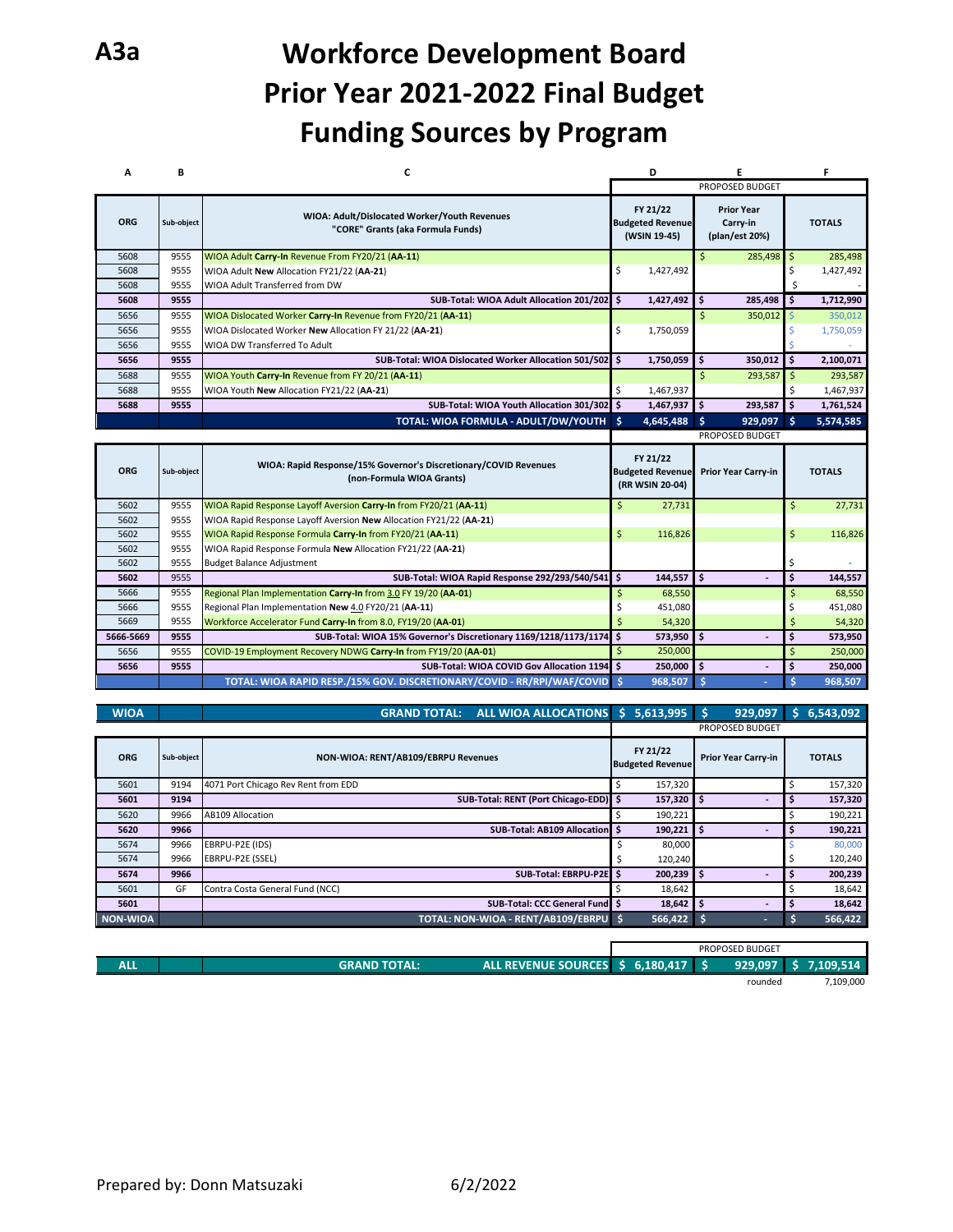# **A3b Workforce Development Board Fiscal Year 2022-2023 Proposed Budget Funding Sources by Program**

|                         | А                                                                       |         | B                |    |                              |          | D                   |
|-------------------------|-------------------------------------------------------------------------|---------|------------------|----|------------------------------|----------|---------------------|
|                         |                                                                         |         |                  |    | <b>PROPOSED BUDGET</b>       |          |                     |
| L                       |                                                                         |         | FY 22/23         |    |                              |          |                     |
| ÷                       | WIOA: Adult/Dislocated Worker/Youth Revenues                            |         | <b>Budgeted</b>  |    | <b>Prior Year</b>            |          | <b>TOTALS</b>       |
| n                       | "CORE" Grants (aka Formula Funds)                                       |         | Revenue          |    | Carry-in<br>(plan/est 20%)   |          |                     |
| e                       |                                                                         |         | (WSIN 21-43)     |    |                              |          |                     |
| 1                       | WIOA Adult Carry-In Revenue From FY21/22                                |         |                  | Ś  | 193,250                      | \$       | 193,250             |
| $\overline{\mathbf{2}}$ | WIOA Adult New Allocation FY22/23                                       | \$      | 1,684,446        |    |                              | \$       | 1,684,446           |
| 3                       | WIOA Adult Transferred from DW                                          |         |                  |    |                              | Ś        |                     |
| 4                       | SUB-Total: WIOA Adult Allocation 201/202                                | \$      | 1,684,446        | \$ | 193,250                      | \$       | 1,877,696           |
| 5                       | WIOA Dislocated Worker Carry-In Revenue from FY21/22                    |         |                  | \$ | 49,717                       | Ŝ.       | 49,717              |
| 6                       | WIOA Dislocated Worker New Allocation FY22/23                           | \$      | 2,085,982        |    |                              | \$       | 2,085,982           |
| 7                       | WIOA DW Transferred To Adult                                            |         |                  |    |                              |          |                     |
| 8                       | SUB-Total: WIOA Dislocated Worker Allocation 501/502                    | Ś.      | 2,085,982        | \$ | 49,717                       | \$       | 2,135,699           |
| 9                       | WIOA Youth Carry-In Revenue from FY21/22                                |         |                  | \$ | 430,985                      | \$       | 430,985             |
| 10                      | WIOA Youth New Allocation FY22/23                                       | \$      | 1,758,156        |    |                              | \$       | 1,758,156           |
| 11                      | SUB-Total: WIOA Youth Allocation 301/302                                | \$      | 1,758,156        | \$ | 430,985                      | \$.      | 2,189,141           |
| 12                      | TOTAL: WIOA FORMULA - ADULT/DW/YOUTH                                    | ∣ Ś     | 5,528,584        | Ś  | 673,952                      | ∣ Ś      | 6,202,536           |
| 13                      |                                                                         |         |                  |    | <b>PROPOSED BUDGET</b>       |          |                     |
|                         |                                                                         |         | FY 21/22         |    |                              |          |                     |
|                         | WIOA: Rapid Response/15% Governor's Discretionary/COVID Revenues        |         | <b>Budgeted</b>  |    | Prior Year Carry-in          |          | <b>TOTALS</b>       |
| 14                      | (non-Formula WIOA Grants)                                               |         | Revenue          |    |                              |          |                     |
| 15                      | WIOA Rapid Response Layoff Aversion Carry-In from FY21/22               | \$      | (RR WSIN 20-04)  | \$ | 8,500                        | $\zeta$  | 8,500               |
| 16                      | WIOA Rapid Response Layoff Aversion New Allocation FY22/23              | \$      | 30,092           |    |                              | \$       | 30,092              |
| 17                      | WIOA Rapid Response Formula Carry-In from FY21/22                       | \$      |                  | \$ | 2,000                        | $\zeta$  | 2,000               |
| 18                      | WIOA Rapid Response Formula New Allocation FY22/23                      | \$      | 100,057          |    |                              | \$       | 100,057             |
| 19                      | <b>Budget Balance Adjustment</b>                                        |         |                  |    |                              | Ś        |                     |
| 20                      | SUB-Total: WIOA Rapid Response 292/293/540/541                          | \$      | 130,149          | \$ | 10,500                       | \$       | 140,649             |
| 21                      | Regional Plan Implementation Carry-In from 4.0 FY 21/22                 | \$      | 179,000          |    |                              | \$       | 179,000             |
| 22                      | Regional Equity & Recovery Partnership (RERP) FY 22-23                  | \$      | 394,737          |    |                              | \$       | 394,737             |
| 23                      | Workforce Accelerator Fund 10 FY 22/23                                  |         | 125,000          |    |                              |          | 125,000             |
| 24                      | SUB-Total: WIOA 15% Governor's Discretionary 1169/1218/1173/1174        | Ś       | 698,737          | \$ |                              | \$       | 698,737             |
| 25                      | COVID-19 Employment Recovery NDWG Carry-In from FY19/20 (AA-01)         | \$      | 234,587          |    |                              | \$       | 234,587             |
| 26                      | SUB-Total: WIOA COVID Gov Allocation 1194                               | \$      | 234,587          | \$ |                              | \$       | 234,587             |
| 27                      | TOTAL: WIOA RAPID RESP./15% GOV. DISCRETIONARY/COVID - RR/RPI/WAF/COVID | Š.      | 1,063,473        | Ś  | 10,500                       | Ś        | 1,073,973           |
| 28                      |                                                                         |         |                  |    |                              |          |                     |
| 29                      | ALL WIOA ALLOCATIONS \$<br><b>GRAND TOTAL:</b>                          |         | 6,592,057        | \$ | 684.452                      | Ś        | 7,276,509           |
| 30                      |                                                                         |         |                  |    | PROPOSED BUDGET              |          |                     |
|                         |                                                                         |         | FY 21/22         |    |                              |          |                     |
|                         | NON-WIOA: RENT/AB109/EBRPU Revenues                                     |         | <b>Budgeted</b>  |    | Prior Year Carry-in          |          | <b>TOTALS</b>       |
| 31                      |                                                                         |         | Revenue          |    |                              |          |                     |
| 32                      | 4071 Port Chicago Rev Rent from EDD                                     | \$      | 157,448          |    |                              | \$       | 157,448             |
|                         | SUB-Total: RENT (Port Chicago-EDD)                                      |         | 157,448          | ₹  |                              | ⇒        | 157,448             |
| 33                      | <b>AB109 Allocation</b>                                                 | \$      | 185,838          |    |                              | \$       | 185,838             |
| 34                      | <b>SUB-Total: AB109 Allocation</b>                                      | \$      | 185,838          | \$ | $\qquad \qquad \blacksquare$ | \$       | 185,838             |
| 35                      | <b>Employment Training Panel</b>                                        | \$      | 325,000          |    |                              | \$       | 325,000             |
| 36                      | California for All FY22/23                                              | \$      | 1,211,728        |    |                              | \$       | 1,211,728           |
| 37                      | Summer Training \$ Employment Program for Students Grant FY 22/23       | \$      | 250,000          |    |                              | \$       | 250,000             |
| 38                      | Department of Apprenticeship Standards FY22/23                          | \$      | 98,000           |    |                              | \$<br>\$ | 98,000              |
| 39                      | <b>SUB-Total: Other Grants</b>                                          | \$<br>Ś | 1,884,728        | \$ |                              | \$       | 1,884,728           |
| 40                      | Contra Costa General Fund (NCC)<br><b>SUB-Total: CCC General Fund</b>   | \$      | 14,111<br>14,111 | \$ |                              | \$       | 14,111              |
| 41                      |                                                                         | Ŝ       | 2,242,125        | \$ |                              | \$       | 14,111<br>2,242,125 |
| 42<br>43                | TOTAL: NON-WIOA - RENT/AB109/EBRPU                                      |         |                  |    |                              |          |                     |
| 44                      |                                                                         |         |                  |    | PROPOSED BUDGET              |          |                     |
|                         | <b>GRAND TOTAL:</b><br>ALL REVENUE SOURCES \$                           |         | 8,834,182        | \$ | 684,452                      | \$       | 9,518,635           |
| 45                      |                                                                         |         |                  |    |                              |          |                     |
| 46                      |                                                                         |         |                  |    |                              |          |                     |
| 47                      | ALL Revenue Sources (without General Fund NCC) \$                       |         |                  |    |                              |          | 9,504,524           |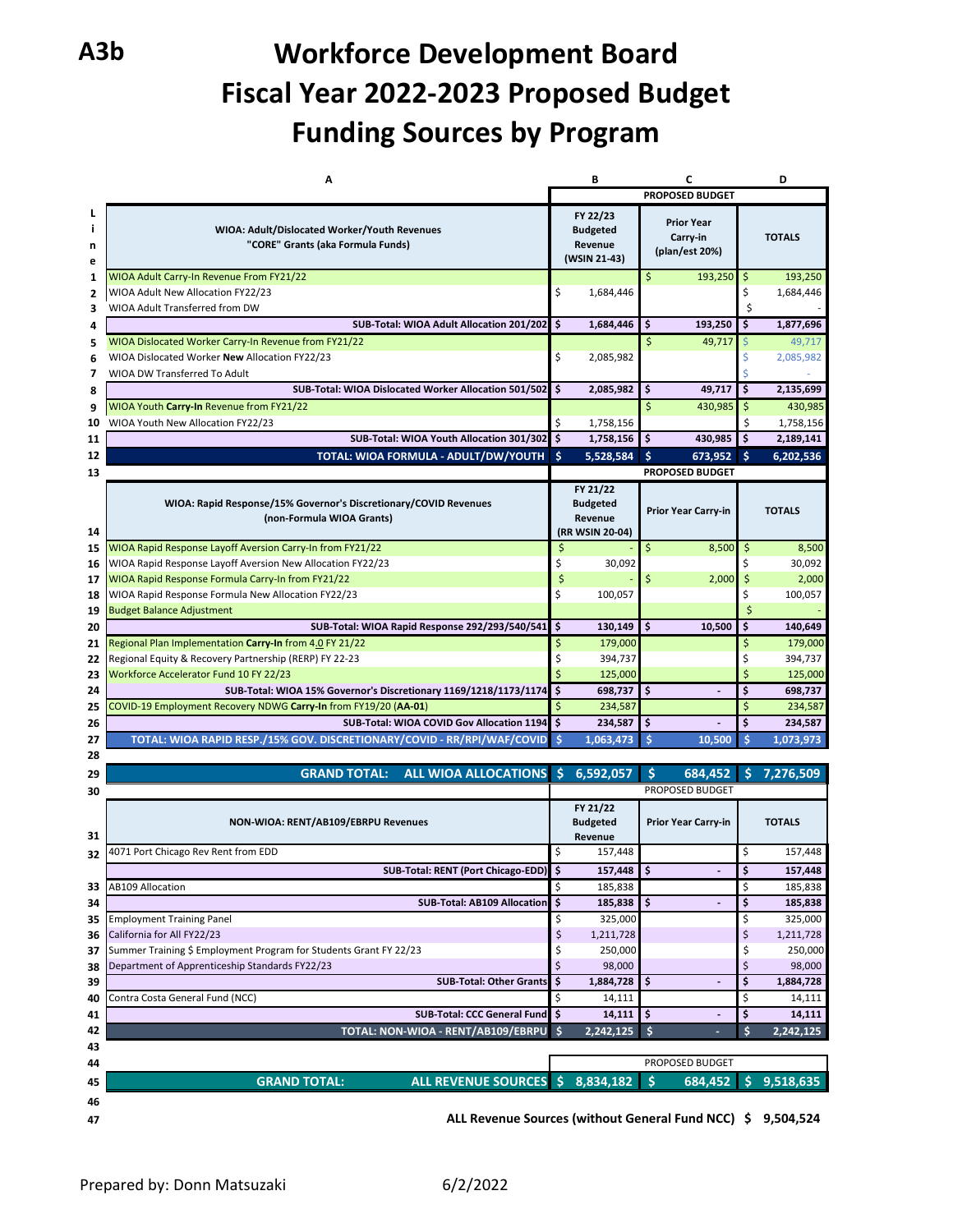# **A3c Workforce Development Board Fiscal Year 2022-2023 Proposed Budget**



| <b>Category</b>                                | <b>Budget</b> | % of Budget |
|------------------------------------------------|---------------|-------------|
| Administration/Overhead                        | \$3,301,536   | 34.68%      |
| <b>Provider Contracts</b>                      | \$4,352,754]  | 45.73%      |
| <b>Training and Training Related Contracts</b> | \$1,864,345   | 19.59%      |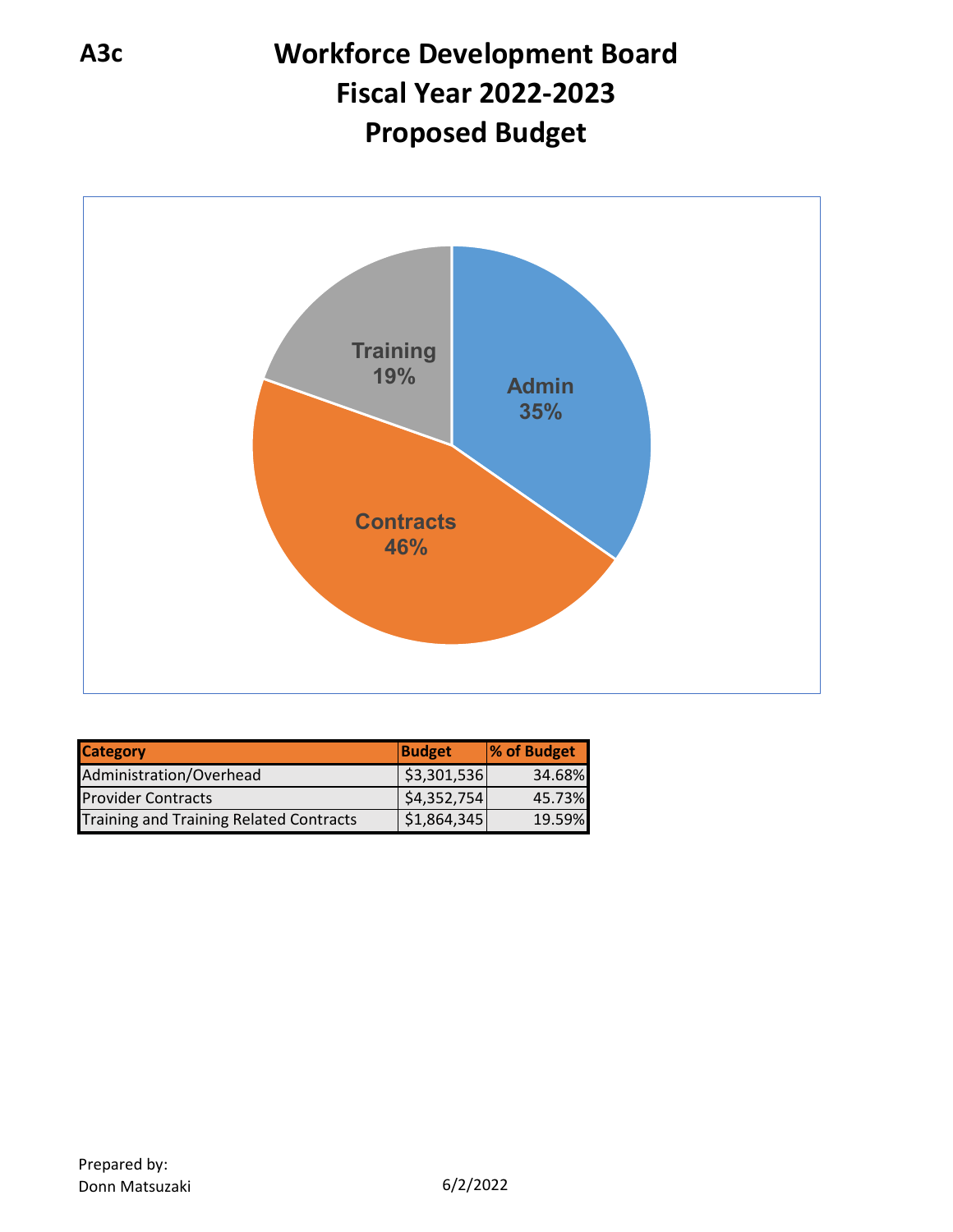

# **Contra Costa County Workforce Development Board DRAFT Action Plan 2022**

What are practical actions the Contra Costa Workforce Board can take over the next 24 months to show positive outcomes in the Board's 4 key strategy areas?

| <b>Incorporate Race, Equity,</b><br><b>Diversity &amp; Inclusion (REDI)</b><br>principles in all Business<br><b>Services</b> | <b>Development of Community</b><br><b>Business Resources Center</b><br>focusing on small minority &<br>micro-owned Business | <b>Creation &amp; Expansion of Earn and</b><br><b>Learn Models</b>                                                                      | <b>Addressing &amp; Serving Vulnerable</b><br><b>Populations &amp; Communities in the</b><br>County, transfer skills/ degrees to<br>work |
|------------------------------------------------------------------------------------------------------------------------------|-----------------------------------------------------------------------------------------------------------------------------|-----------------------------------------------------------------------------------------------------------------------------------------|------------------------------------------------------------------------------------------------------------------------------------------|
| Student/business speed<br>dating-career exploration<br>within communities                                                    | Training + TA on language and<br>culture. For example, ESL,<br>understanding culture, hiring<br>vulnerable populations      | Embedded paid internships in<br>Academics                                                                                               | Needs assessment to allow<br>vulnerable populations to drive<br>solutions- HCD                                                           |
| Hosting events with CBO's                                                                                                    | Identify metrics and success<br>stories. Biz to Biz success<br>stories, tax breaks for examples                             | Implement policy around<br>mandatory earn and learn models<br>for large companies                                                       | Connect vulnerable populations to<br>career services (we go to them)-<br><b>HCD</b>                                                      |
| Coordinate with educational<br>institutions: training,<br>opportunity & inclusion                                            | Develop business plan for<br>Resource Center (location, staff,<br>funding, navigators, etc.)                                | Reimagine CC Works Bootcamp<br>(office + soft skills) and worksite<br>(interdepartmental) and external.<br>Develop tiered service model | Create pathways for foreign- born<br>professionals to high wage self-<br>sufficient jobs                                                 |
| Lobby for and target dollars<br>for REDI work                                                                                | Develop and implement<br>mentorship program - "Pay it<br>Forward"                                                           | Identify and explore opportunities<br>for nontraditional apprenticeships<br>(Healthcare, IT, etc.)                                      | Fund transitional jobs<br>(simultaneous: paid career<br>exploration/ work readiness)                                                     |
| Marketing & Relationship<br>building between Business/<br>CBO/ Gov't - tax incentives<br>as an example                       | Develop and implement<br>communication plan and<br>outreach                                                                 | Incentivize non-traditional<br>apprenticeships for employer and<br>training partners                                                    | Prioritize going after grants to help<br>vulnerable populations                                                                          |
| REDI workshops for H.R.                                                                                                      | Develop a brand strategy                                                                                                    | Tax breaks linked to number of<br>earn and learn offerings                                                                              | Educate employers to overcome<br>stereotypes + encourage hiring                                                                          |
| Partner with organizations<br>that are REDI ready- Fair<br>Chance ex.                                                        | Conduct market analysis on<br>small biz; who they are and<br>what they need.                                                | Develop pre-apprenticeships with<br>specific employers with guarantee<br>of hire employer commitment                                    | Educate employers about Business<br>Services and incentives and how<br>they can benefit from them.                                       |
|                                                                                                                              | <b>Inventory Community Resources</b>                                                                                        | Develop and implement solid<br>marketing plan for earn and learn<br>opportunities<br>Streamline path between pre-                       | Develop pilot for early wins;<br>Develop ambassador or alumni<br>program- Peer to Peer marketing<br>Gather comprehensive wrap-around     |
|                                                                                                                              |                                                                                                                             | apprenticeship + Apprenticeship                                                                                                         | services under one roof                                                                                                                  |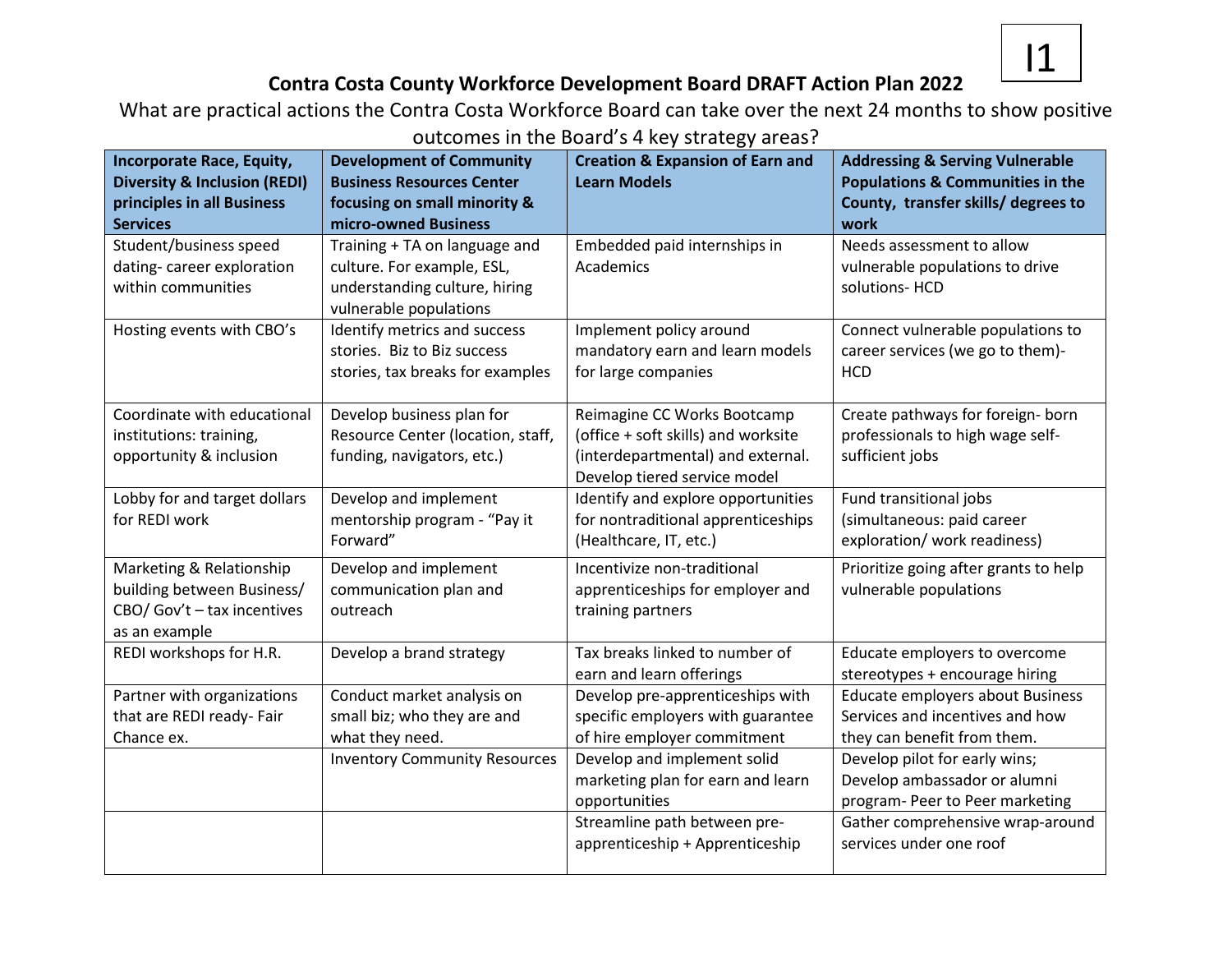

| RE:          | <b>HEALTH CAREER PATHWAYS</b>             |  |
|--------------|-------------------------------------------|--|
| <b>FROM:</b> | Jed Silver, Workforce Services Specialist |  |
| TO:          | <b>Executive Committee</b>                |  |
| DATE:        | June 8, 2022                              |  |

### **BACKGROUND AND OVERVIEW**

Workforce Development Board of Contra Costa County (WDBCCC)'s Health Careers Pathway Program is an effort to advance equity and inclusion by connecting underrepresented individuals to in-demand jobs in the healthcare field. This program will rely on identifying and securing multiple funding streams to braid and leverage to achieve success. The following are the most recent examples of those efforts:

### **WORKFORCE ACCELERATOR FUND (WAF) 10**

Workforce Development Board of Contra Costa County (WDBCCC)'s submission entitled EMT for Equity (E4E) was recently awarded \$250,000 to assist 20 people to be trained and placed in jobs with local ambulance companies as licensed Emergency Medical Technicians (EMTs). E4E will span from June, 2022 through December, 2023 and will prioritize the recruitment of people of color from underserved communities, foster and out of school youth, people with disabilities, as well as justice-involved individuals. The project will produce a replicable and scalable program design and model for using WIOA and Employment Training Panel (ETP) funds to develop comprehensive wrap-around & support service model for healthcare training programs.

# **DIVISION OF APPRENTICESHIP STANDARDS (DAS)**

The DAS State Apprenticeship Expansion, Equity, and Innovation Grant (SAEEI) program focus is to design, develop, and implement projects that support and accelerate the creation of new or the expansion of existing Registered Apprenticeship Programs (RAPs) for women, veterans, justice-involved, youth, people with disabilities, communities of color, and unemployed individuals impacted by COVID-19. WDBCCC was awarded \$240,000 to design a paramedic apprenticeship program to expand our current EMT program. The program will soon initiate work to get the new apprenticeship program approved by DAS by then end of 2022. The initial 20-person paramedic cohort will launch in the Spring of 2023 and continue for the next two years. This includes expanding employer partners from solely ambulance companies to include fire departments and hospitals.

# **NATIONAL DISLOCATED WORKER GRANT (NDWG)**

Based on our work over the last year on the NDWG project, the State of California has awarded WDBCCC additional funds in the amount of \$234,587.17 to help the region's most vulnerable residents, people of color and those from underserved communities who had been disproportionately impacted by Covid-19. Over the last 18 months, that included serving over 160 individuals to receive training, supportive services and job placement in in-demand sectors. \$150,000 of the new funds will be contracted out to Opportunity Junction to serve an additional 30 participants over the next 10 months. This will include providing healthcare training, placement and supportive services intended to prepare Contra Costa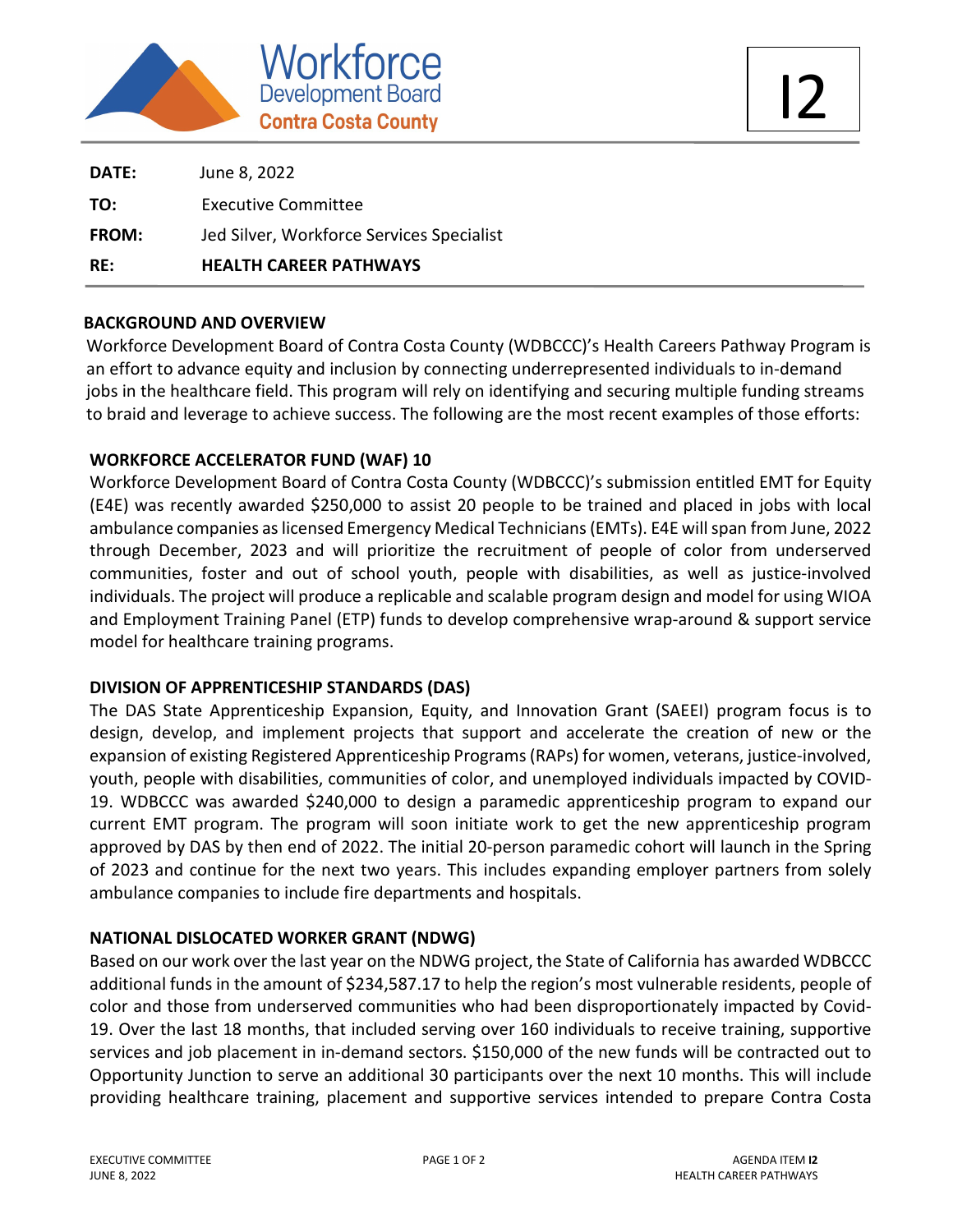residents that experienced job loss due to Covid-19 for new employment opportunities as rapidly as possible.

For any questions, please contact Jed Silver, Workforce Services Specialist at 925-671-4529 or email at jsilver@ehsd.cccounty.us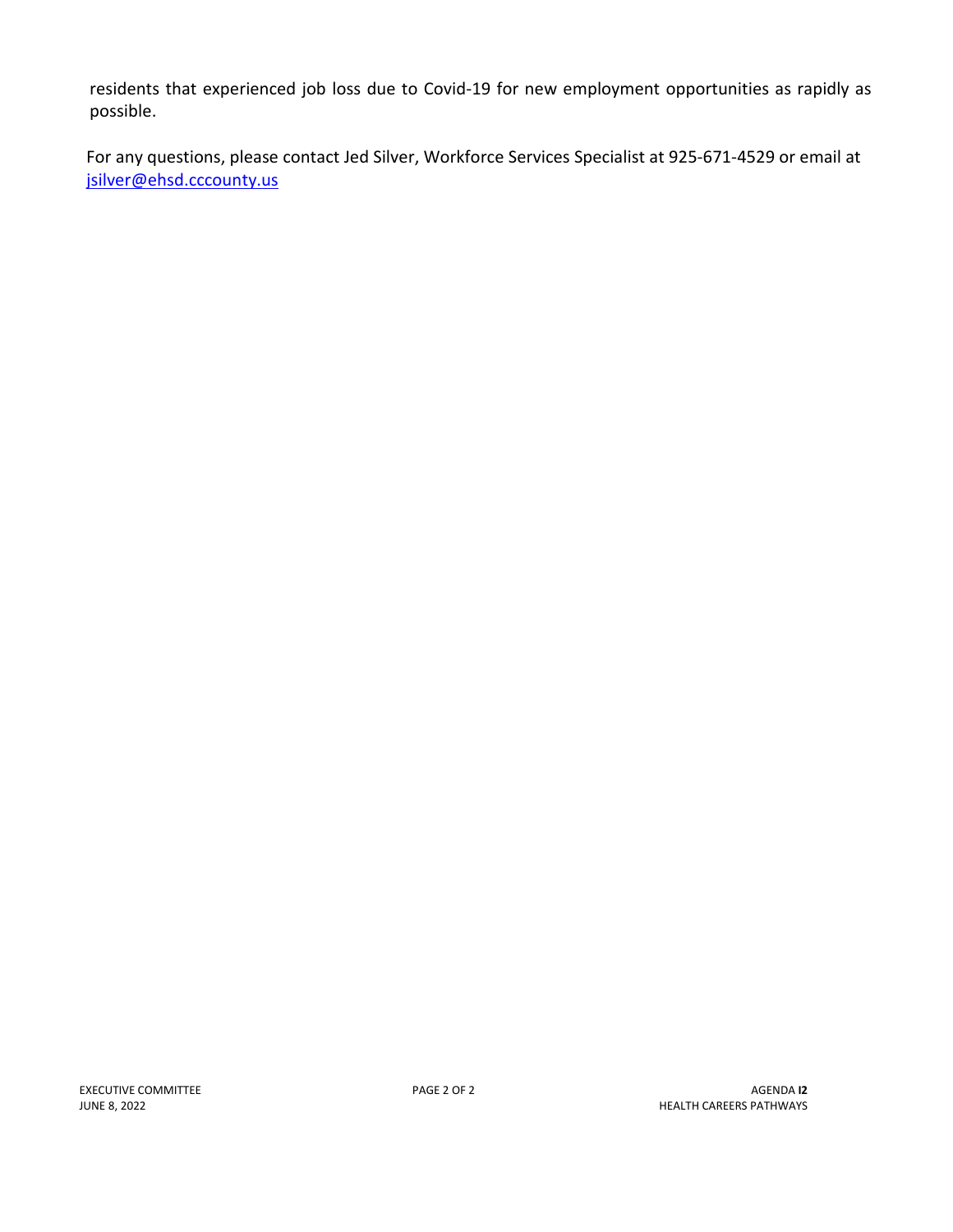

| RE:          | Close Out Report on Innovating with Human Centered Design for Homeless and<br><b>Workforce Redesign</b> |
|--------------|---------------------------------------------------------------------------------------------------------|
| <b>FROM:</b> | Maureen Nelson, One-Stop Consortium Administrator                                                       |
| TO:          | <b>Executive Committee</b>                                                                              |
| DATE:        | June 8, 2022                                                                                            |

### **BACKGROUND AND OVERVIEW**

There has long been a disconnect between workforce and homeless services in Contra Costa County, despite the fact that these two systems often serve a shared client pool. In April 2020, the Workforce Development Board was awarded \$135,800 from the California Workforce Development Board to use Human Centered Design to create linkages between the two systems. The grant ended on March 31, 2022 with 100% spend-down and 100% in-kind partner match.

 Grant goals were achieved in that a strong partnership was developed between these two systems, with the ultimate goal of assisting homelessness individuals who access workforce services to more rapidly gain self-sufficiency and exit supportive housing. With the creation of the Homeless-Workforce Integration Network (H-WIN) in 2021, the two systems are now linked and well positioned for future collaboration.

Partners to the grant were:

Health, Housing, and Homeless Services (H3) Martinez Adult Education Rubicon Programs, Contra Costa Workforce Collaborative Hope Solutions SHELTER, Inc. **Sparkpoint** 

# **Human Centered Design**

The Human Centered Design (HCD) methodology was chosen as an approach to problem solving to ensure that the voice of the customer was incorporated throughout. In the course of the design process, we recognized that both clients and providers are end users. HCD is comprised of five phases that include defining the problem, brainstorming and selecting potential solutions, create prototypes - - and finally, testing, refining and implementing solutions. The process is iterative and involves end users at every step.

# **Lived Experience Consultants (LECs)**

One innovation of this grant was the hiring of two individuals who had experienced homelessness themselves to serve on the design team. As contractors, they received regular wages and benefits. Their insight and input was of enormous value and kept the project grounded in the experience of those who would benefit from system integration. Both served as speakers or panelists, and one was featured in a video. Although not one of our stated goals, we had hoped the LECs would benefit from their experience working on this grant. One now works on H3's CORE Outreach team to house homeless veterans, and the other is a project manager of a grant focused on lifting East County residents out of poverty.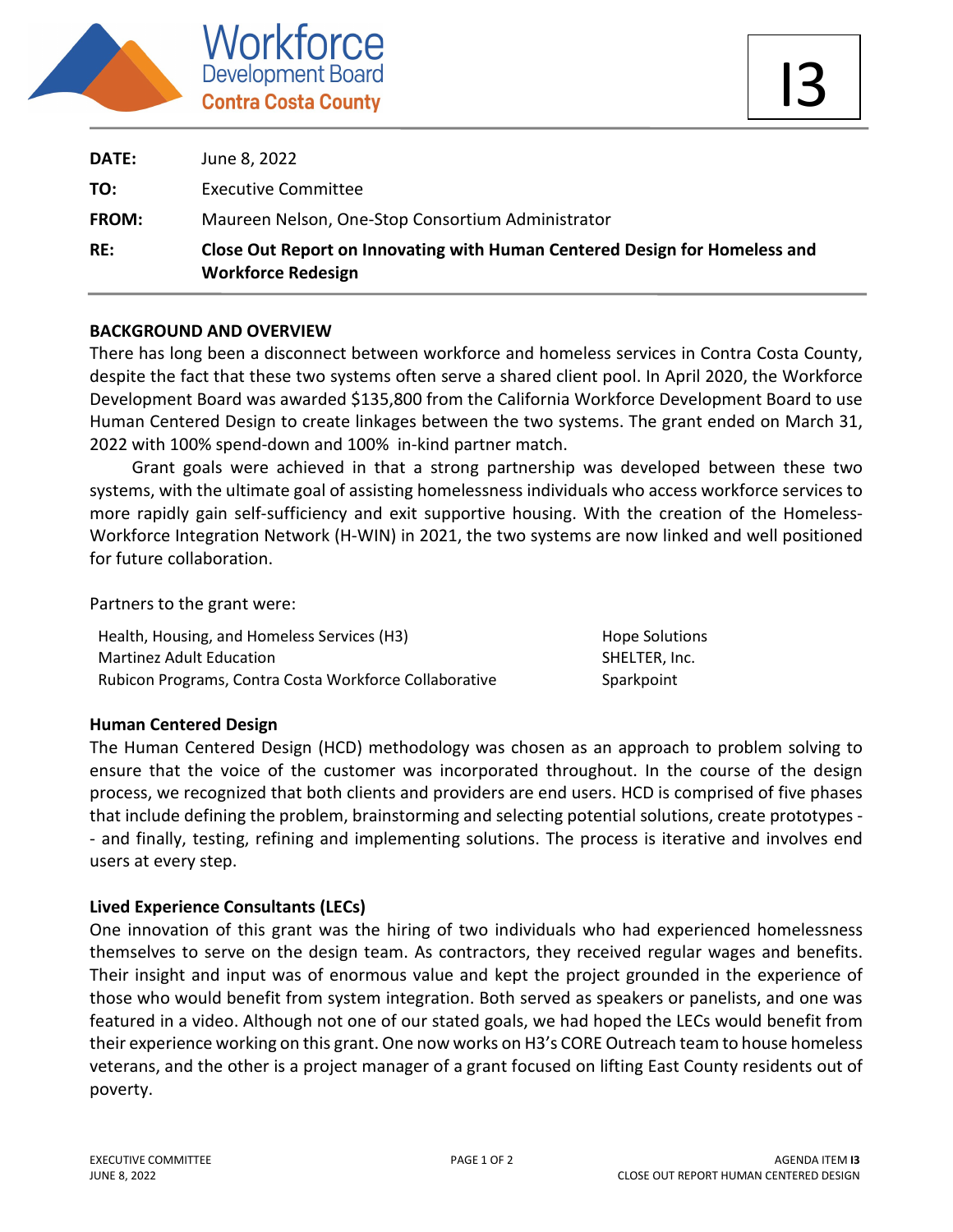# **Grant Goals**

- Online homeless services systems map incorporating workforce services
- Cross-training of staff in homeless services and workforce development
- New strategies for linking staff and customers of homeless and workforce services
- White paper describing design process and results of design team's work

# **GRANT OUTCOMES**

**Workforce Seat on Council on Homelessness.** A Workforce seat was added to the Council on Homelessness (CoH) in January 2021 and is filled by the WDBCCC Administrator. Workforce now has input into homeless services and has increased visibility among homeless service providers. Workforce has presented on topics of interest to the Council.

**System Map.** This tool was created to give partners, providers and the public a system-level overview of housing and wraparound services, including workforce. Click on "Full Map" to see all connections: [Contra Costa Homeless Partner Map • Contra Costa System Map / Untitled view • Kumu](https://embed.kumu.io/8a719a572a18d4d0f3a17bf55817f41d#contra-costa-system-map/workforce-services)

**Cross-Training.** Several staff cross-trainings were held; each was recorded. Trainings covered system structure, funding, metrics, programming, partners, methods of referral. Additional trainings were held on assisting customers. Over 130 staff were trained. This effort alone helped us achieve one of the main objectives of the grant, which was to *increase knowledge of staff regarding resources and access points available in the parallel systems.*

**Linking Staff and Customers.** The H-WIN meets bimonthly and draws 40+ attendees for presentations, networking, problem solving and cross-promotion of programs and services. Agendas are driven by staff and customer need, as identified by survey.

**Journey Map and Client Pilot.** Interviews with clients and staff of both systems allowed us to create a customer "journey map," after which the design team ran a pilot of a co-enrolled client. Collaboration between case managers resulted in the client, who was about to lose housing, having her housing extended until she finished her job training.

**Employer Forum.** In February 2022, the WDBCCC Business Services team helped host the third in a series of "Untapped Talent" employer forums. The forum included a panel of employers and [formerly homeless] employees. Fifty attendees heard a presentation on California's new Homeless Hiring Tax Credit. After the event, attendees (half of whom were employers) received materials on CalJOBS, Fidelity Bonding, and the Employer Advisory Council.

**White Paper.** To enable other areas to replicate and scale similar projects, we captured our key learnings in "Integrating Workforce and Homeless Services: An Experiment in Human Centered Design": [https://docs.google.com/document/d/1kxCK4cwwKL51UVGDDAsEywhi9QGAlmhRAETJnigDrt8/edit?usp=shari](https://docs.google.com/document/d/1kxCK4cwwKL51UVGDDAsEywhi9QGAlmhRAETJnigDrt8/edit?usp=sharing) [ng](https://docs.google.com/document/d/1kxCK4cwwKL51UVGDDAsEywhi9QGAlmhRAETJnigDrt8/edit?usp=sharing)

For any questions, please contact Maureen Nelson, Administrator at 925-671-4542 or email at [mnelson@ehsd.cccounty.us.](mailto:mnelson@ehsd.cccounty.us)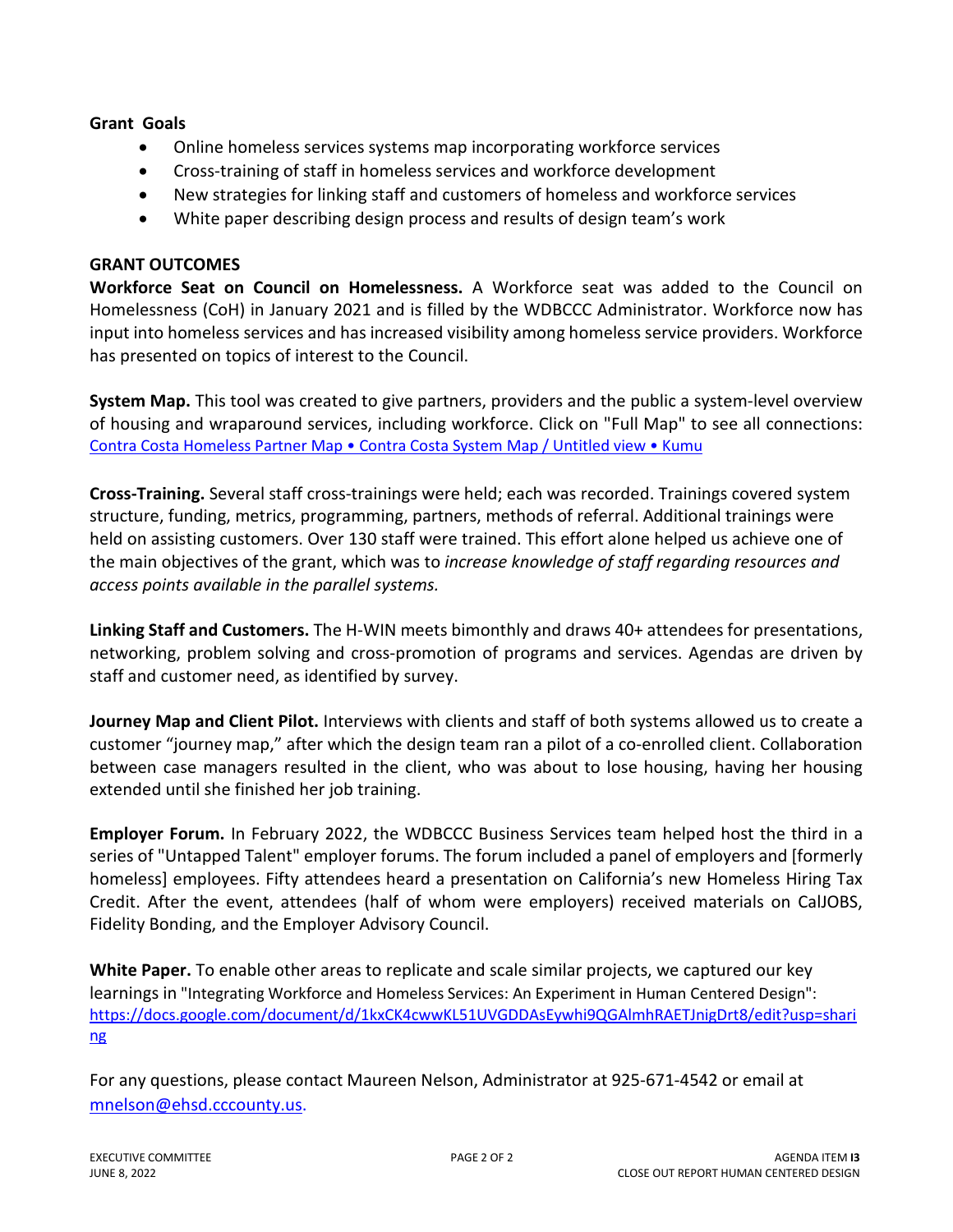

| RE:          | Youth Programs in Practice PY-2022/2023 |
|--------------|-----------------------------------------|
| <b>FROM:</b> | Noramah Burch, Youth Program Manager    |
| TO:          | <b>Executive Committee</b>              |
| <b>DATE:</b> | June 8, 2022                            |

# **BACKGROUND AND OVERVIEW**

The WDBCCC aims to increase the visibility of quality careers and youth understanding of the breadth of available career opportunities. One of the WDBCCC priorities is to accelerate access to training and resources that lead youth into careers with livable wages. Our WIOA Youth programs lead the nation in terms of the percentage of systems-involved youth served. Seventy percent of youth in our programs are Opportunity Youth, including current and former foster youth, homeless, and justice involved. Staff have worked diligently over the last few months to increase earn-and-learn opportunities for participants. The WDBCCC has been successful in acquiring additional funding outside of WIOA funding to support the strategies in the local and regional plans.

Notable efforts include:

- **Department of Rehabilitation Summer Training and Employment Program for Students (STEPS).** The STEPS grant provides funding for paid work experience for students with disabilities. Students will receive \$5,000 stipends for completing workplace readiness training.
- **California Volunteers Office of the Governor Grant** The purpose of this initiative is to increase youth employment, develop youth interest in and experience towards a career, and to strengthen capacity to address key areas of climate, food insecurity, and local COVID-19 recovery. Funding for this project will support two different projects:
	- **Health Ambassadors Project** which provides transitional jobs in the Community Health field. This project was developed from a long-standing partnership with Contra Costa Health Services. Participants will earn a Contra Costa College Health and Human Services certificate.
	- **John Muir Land Trust Family Harvest Farm** is a garden apprenticeship opportunity. Funding will be used for the development of career pathways, additional wrap-around supports, financial literacy, and professional development for the apprentices.
- **Workforce Accelerator Fund 10 (WAF 10)** In partnership with City of Oakland, Richmond, and County of Alameda. The East Bay Youth Technology Apprenticeship (EBYTA) project aims to adapt and regionalize the Accelerating Careers through Essential Skills (ACES) project developed by Richmond WDB. The EBYTA project seeks to innovate on the ACES project by adapting the model to work with Opportunity Youth, focusing on the tech sector and adding a paid skills-building bridge and pre-apprenticeship program.